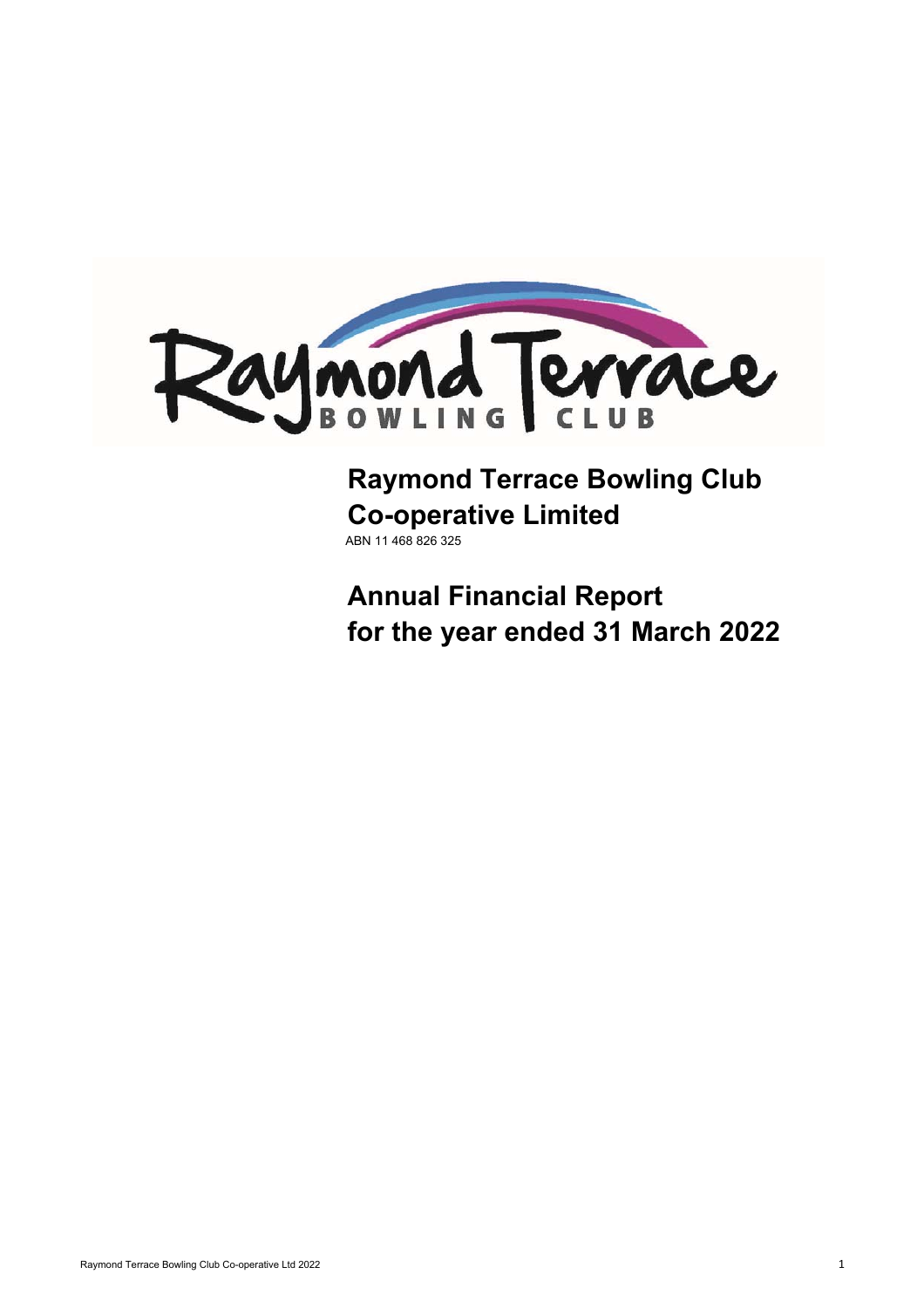# **Raymond Terrace Bowling Club Co-operative Limited** ACN 468 826 325 **Annual financial report for the year ended 31 March 2022**

# **Contents**

|                                                            | Page |
|------------------------------------------------------------|------|
| Agenda for the Annual General Meeting                      | 3    |
| Chairman's report                                          | 4    |
| Chief Executive Officer report                             | 5    |
| Donations report                                           | 6    |
| Directors' report                                          | 7    |
| Auditor's independence declaration                         | 10   |
| <b>Financial statements</b>                                |      |
| Statement of profit or loss and other comprehensive income | 11   |
| Statement of financial position                            | 12   |
| Statement of changes in equity                             | 13   |
| Statement of cash flows                                    | 14   |
| Notes to the financial statements                          | 15   |
| Directors' declaration                                     | 25   |
| Independent auditor's report to the members                | 26   |

These financial statements are the financial statements of Raymond Terrace Bowling Club Co-operative Limited. The financial statements are presented in the Australian currency.

The financial statements were authorised for issue by the Directors on 25 May 2022. The Directors have the power to amend and reissue the financial statements.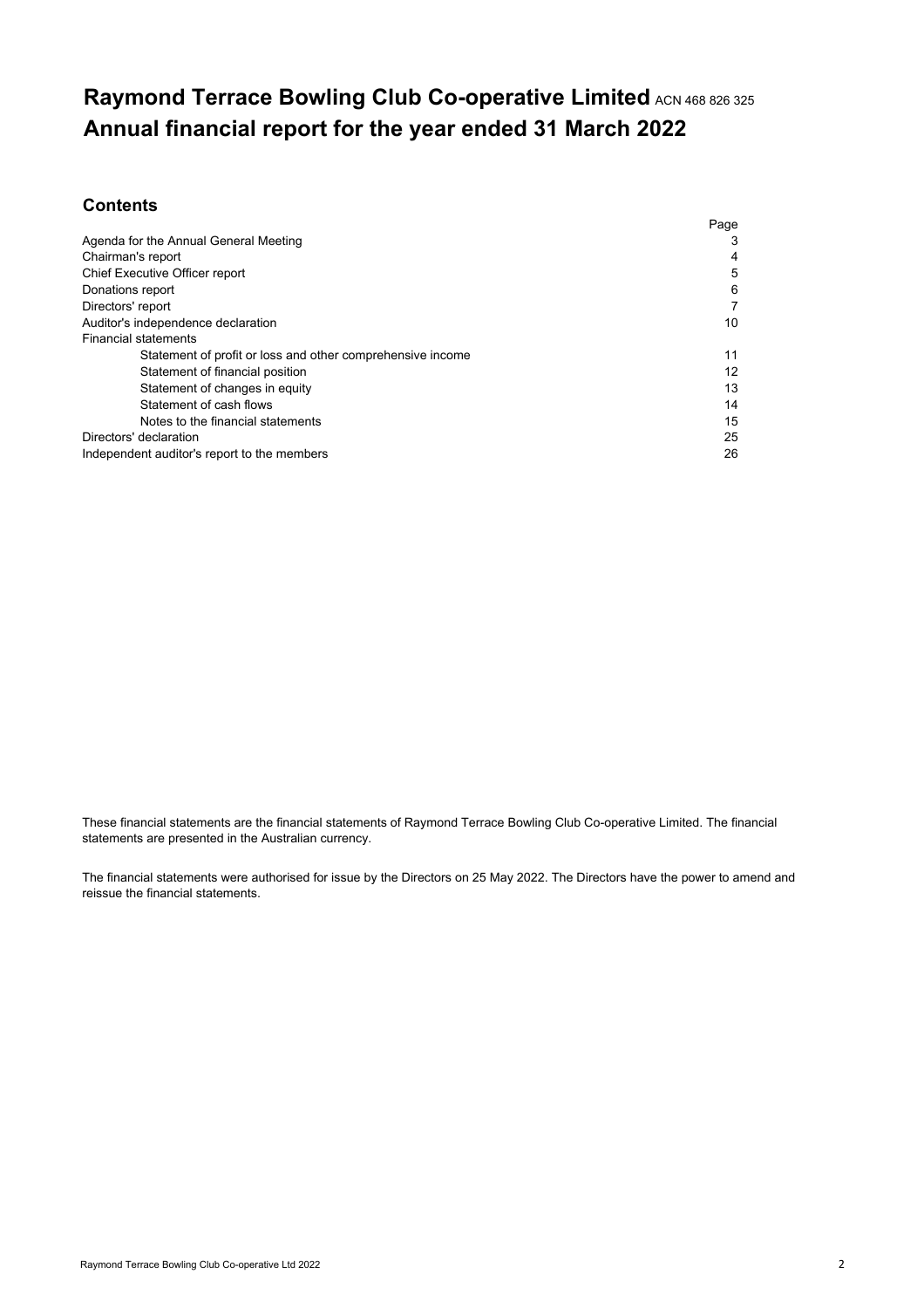

# **ANNUAL GENERAL MEETING**

Notice is hereby given that the Annual General Meeting of the members of Raymond Terrace Bowling Club Co-operative Ltd will be held on Sunday, 24 July 2022, commencing at 11.00 am in the Club's Auditorium.

# **BUSINESS ON THE AGENDA**

- 1 To receive apologies.
- 2 To remember departed members.
- 3 To welcome visitors.
- 4 To confirm the Minutes of the previous Annual General Meeting held on the 11 July 2021.
- 5 To receive and consider for adoption the Directors' Report, Statement of Financial Position, Statement of Financial Performance and Auditor's Report.
- 6 Special Resolution

Members will be asked to consider, and if thought fit, pass the following Special Resolution:

| Replace 34 (1)   | The Board consists of seven (7) Directors with six (6) being elected by the members and 1 being<br>appointed annually by the Directors. The board will elect a Chairman and Vice-Chairman and may<br>then appoint a board member who has demonstrated financial expertise to the position of Treasurer.<br>Only bowling members, pensioner members and life members shall be eligible for election to the<br>board six (6), with the appointed Director not necessarily having to be a full bowling member.<br>pensioner member or life member. |
|------------------|-------------------------------------------------------------------------------------------------------------------------------------------------------------------------------------------------------------------------------------------------------------------------------------------------------------------------------------------------------------------------------------------------------------------------------------------------------------------------------------------------------------------------------------------------|
| (Current 34 (1)) | There shall be a board of seven (7) directors. The board will elect a Chairman and Vice-Chairman<br>and may then appoint a board member who has demonstrated financial expertise to the position of<br>Treasurer. Only bowling members, pensioner members and life members shall be eligible for<br>election to the board.                                                                                                                                                                                                                      |
| Add 37 (2) J.    | No person shall be elected as a Director if they have a close relative employed by the Club in any<br>capacity. A close relative means spouse or partner, parent, grandparent, child or sibling. This bit<br>should be in the definitions ie Part 1 section 2.                                                                                                                                                                                                                                                                                  |
| Add 37 (6) H.    | When voting for a Director, a member shall place a 'x' against at least one nominee, to a maximum<br>of the required number of elected directors as per clause 3.4.                                                                                                                                                                                                                                                                                                                                                                             |

7 A response from the NDBA on behalf of the visitors.

By Order the Board of Directors.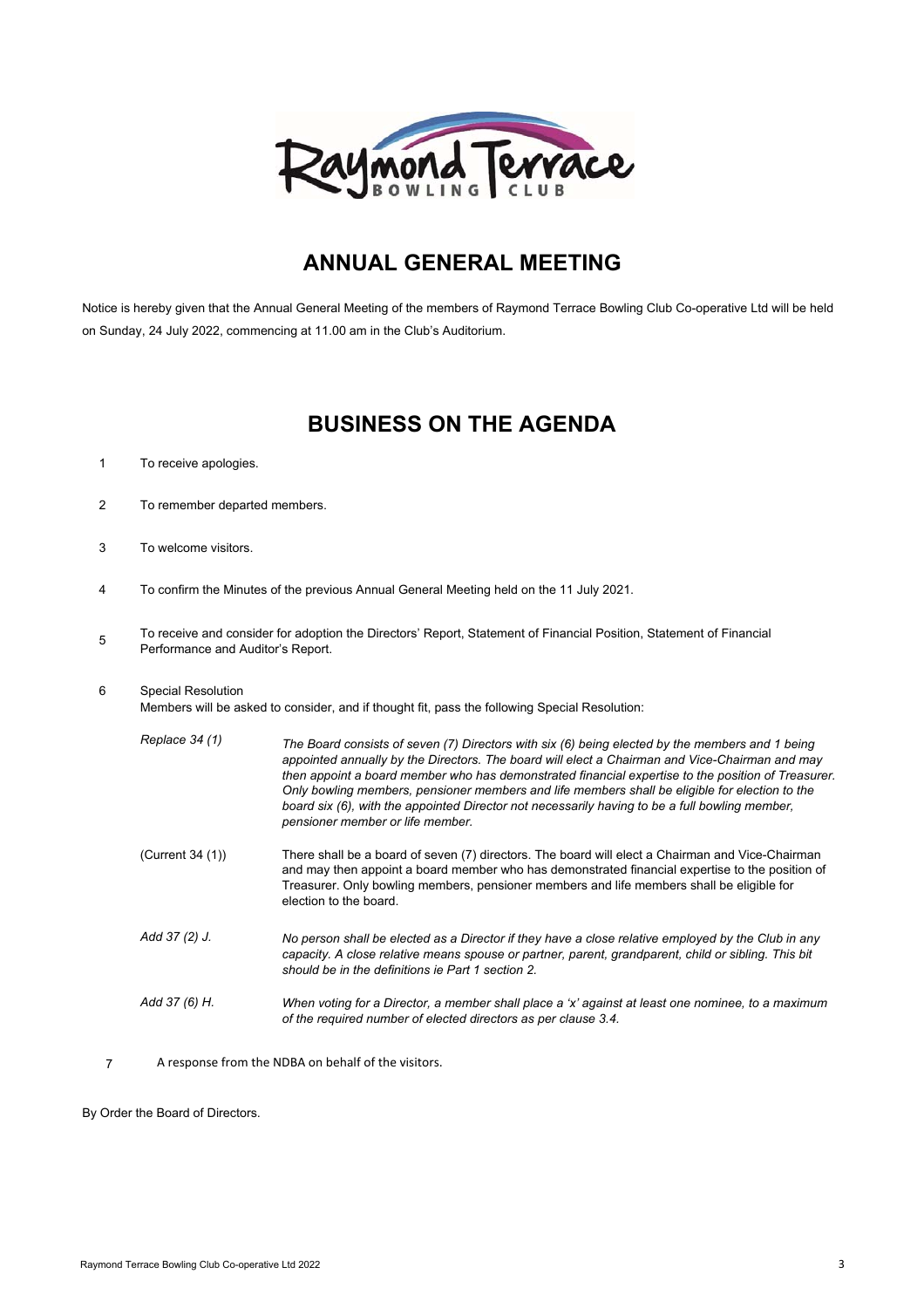# **Chairman's report**

At last year's AGM we welcomed Shane Riley as a Director. Following the resignation of Michael Harris as Chairman and Director on 1 November 2021, the Directors appointed Steve Blackburn to fill the casual vacancy. I was honoured to be elected Chairman in November along with Shane Evans being elected Vice Chairman. Gail Lewis continued as Treasurer.

With COVID 19 still prevalent in the latter part of 2021 and 'lock-downs' still in force, the Board continued to meet, though we were forced to meet remotely via a 'Zoom' meeting on a few occasions. We are fortunate that all Directors have sufficient IT skills to use technology to facilitate good governance and fulfil our duties.

COVID 19 impacted the Club's operations through lock-down periods and high levels of staff absenteeism due to contracting COVID 19 themselves or being forced to isolate due to being a close contact. There was also a high level of caution within the community which resulted in reduced patronage. Despite these factors, the Club has continued to be a focal point for our members and the community and has performed well in spite of the challenges.

For the past few months, the Board has been focussed on two major tasks. The first was to develop a four year strategic plan which provides an agreed pathway for moving the Club forward and setting our priorities and key performance areas. The plan also provides direction for the Club's management.

The second primary task was to have a master plan for upgrade of the Clubs facilities developed. We started the process by discussing what we, as Directors, thought our members and visitors would want from the Club in 10-15 years from now. We want to build a Club for the future, not for the present. We considered what the greater Raymond Terrace community might be comprised of between 2030 and 2035 and beyond as we are considering a major redevelopment of our Club facilities as they have now reached an age where they are looking 'old and dated'. From these deliberations, the Directors compiled a list of features that would be incorporated in the redevelopment.

Initially we had discussions with three building companies experienced in club redevelopments. The Directors were not completely comfortable with the proposals received. So we changed tack and appointed an architect company (EJE Architects) to develop what the Directors wanted as we know our Club and members better than building companies. The master plan is now taking shape and is nearing completion. I expect that we will be in a position to provide some details to the members around the time of our AGM. The Board is excited about how these plans will move the club forward for the benefit of our members and visitors.

It is fortunate that the Club has performed at a consistently high level financially over the past six years. We have built the Club's asset base and recorded very respectable surpluses year after year. The strength of the Clubs's Balance Sheet and ongoing profitability have provided a substantial 'nest egg' and increased our borrowing capacity to fund the redevelopment in stages and progressively over a 5 to 10 year period.

I acknowledge and thank the staff for their work during the year, especially our senior management team who have dealt with many challenges professionally and graciously. The collaboration and diligence of the Directors is very much appreciated as they act on behalf of our members.

I thank you for the opportunity and privilege to serve as Chairman, and I commend this report to our members.

Brett Gleeson, GAICD, BBUS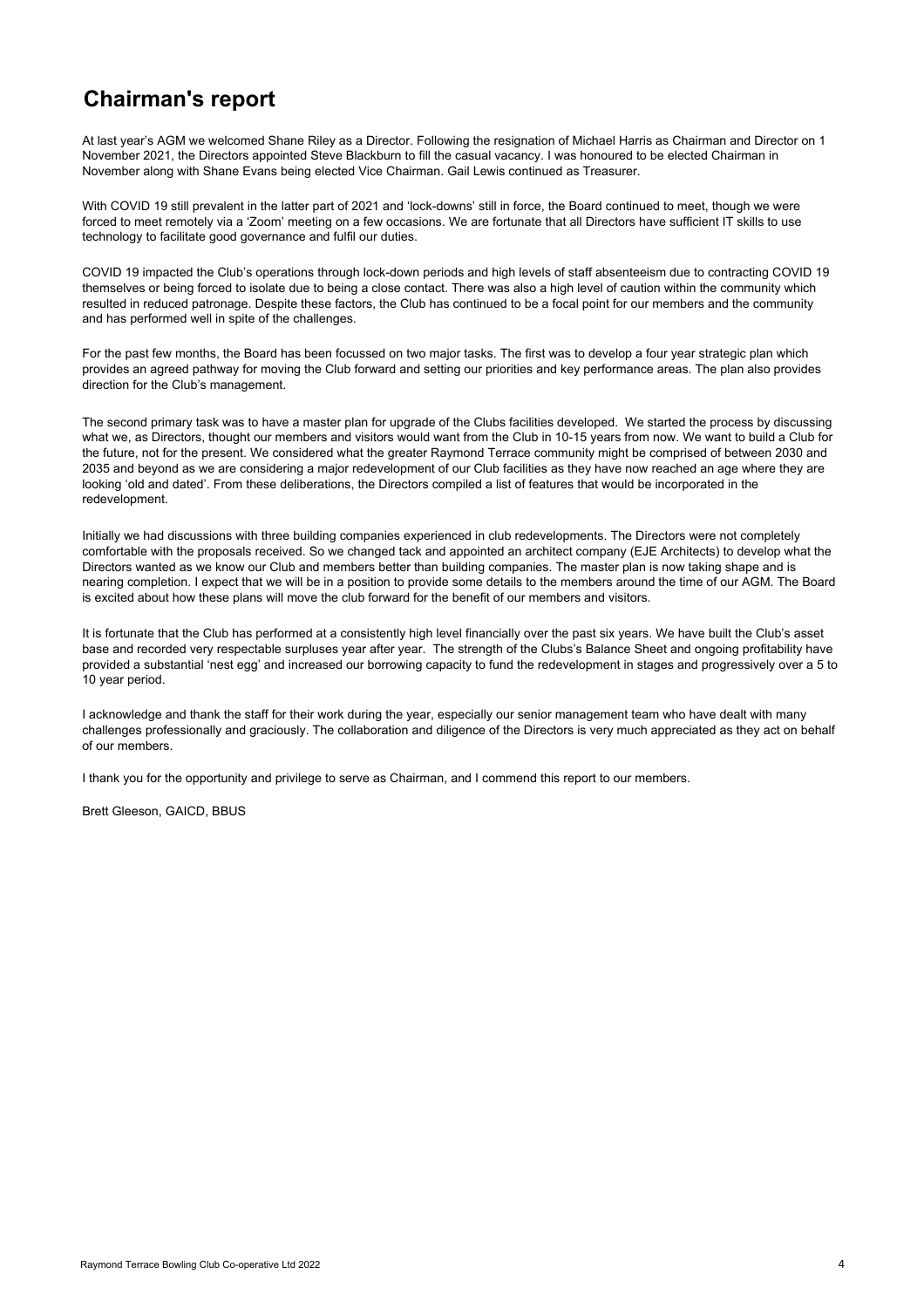# **Chief Executive Officer report**

It has been trying times in the past 18 months since COVID-19 reached Australia. With these challenging times, some people naturally look for negatives. The truth is that it is often in the most challenging times that we find the biggest opportunities to look to improve ourselves. Our Club is looking at improving ourself to be a better organisation in the future and deliver more to our core purpose of improving the lives of our members. Watch out for some improvements in the coming months!

Our member's support has allowed us to impact many lives, at the same time produce a financial outcome that was very strong. Key results from this year include:

- This financial year produced a profit of \$1,110,162, a decrease of 8% compared to the 2020/21 financial year.
- A reduction of the CBA loan by \$583K, leaving the CBA loan with a \$10K balance.
- An increased our net assets by \$1M. This was driven largely from our investment properties (\$485K).
- Our EBITDA remained strong this year, 20.54%.

Our club continues to support the local community with donations to charities and sporting organisations totalling \$75.9K. This figure includes the many in kind room donations to organisations like Rotary, Raymond Terrace RSL, War Widows etc. I would like to thank these charities and sporting groups for their continued support of Raymond Terrace Bowling Club and look forward to growing our partnerships into the future. In addition to the donations, we also gave \$179K to members through promotions and give throughout the year.

I must thank our Chairman Brett Gleeson, our Board of Directors, Management, staff and members who have all worked so hard and given so much to our club to make it the successful club that we are.

I must also thank our former Chairman Michael Harriss, who retired from the Board in November 2021. Mick was issued with life membership at the 2021 AGM for his 21 years of service to the club. Mick's dedication, knowledge and advice will be missed on the Board and by the staff.

This year once again through COVID-19 at us but we stayed strong, thank you to everyone that has continued to support our great club. I am sure with the continued support of members and guests, 2022/23 will be another successful year for Raymond Terrace Bowling Club.

Jason Stokes ACCM Chief Executive Officer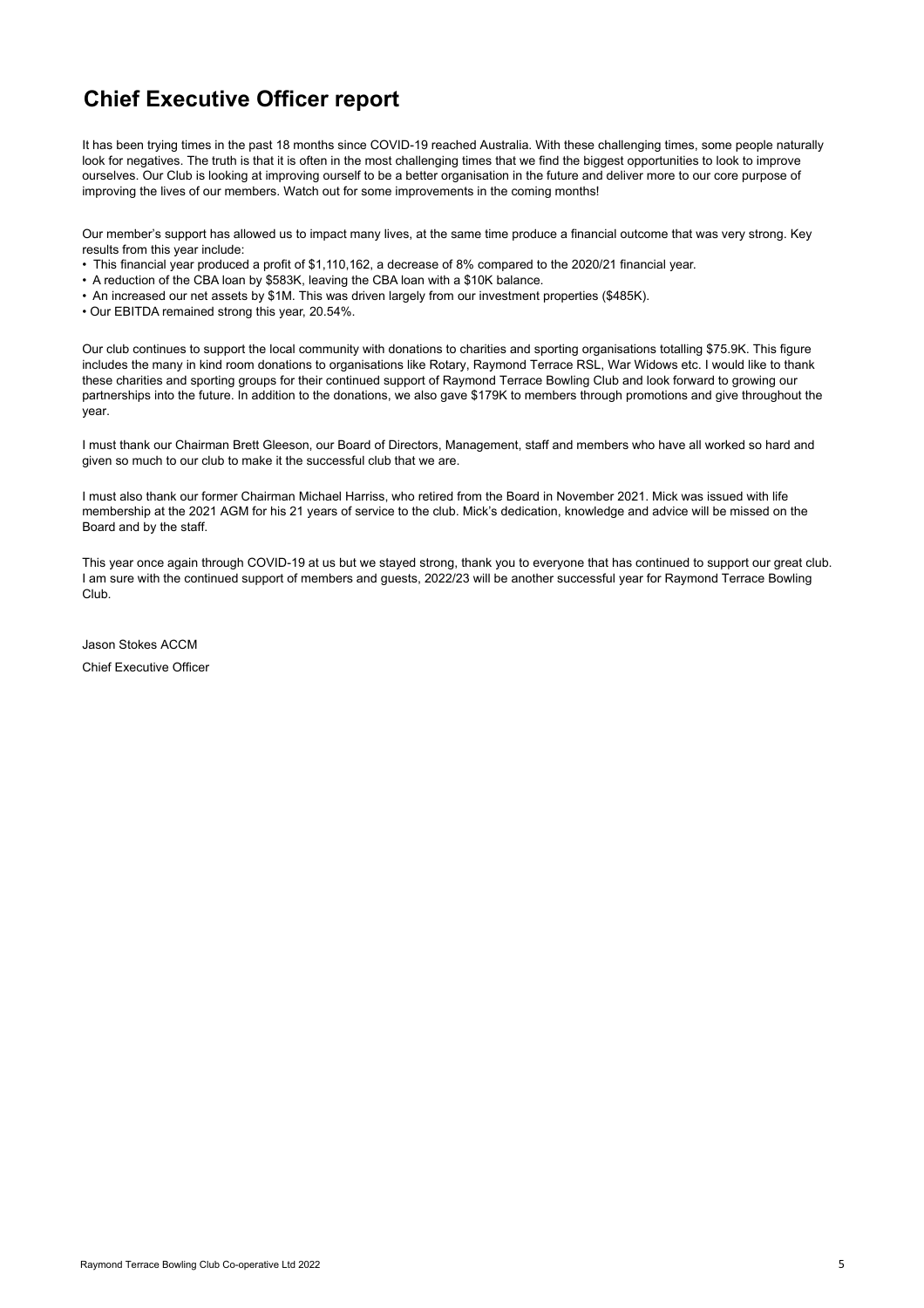# **Donations report**

| <b>Recipient</b>                                  | <b>Total</b> |
|---------------------------------------------------|--------------|
| <b>Aquatic Club</b>                               | \$50         |
| <b>ATWEA</b>                                      | \$90         |
| <b>Chuck Duck</b>                                 | \$1,500      |
| Darts                                             | \$6,950      |
| <b>Heart and Soul</b>                             | \$96         |
| Hunter City Invitational Dart Association         | \$5,575      |
| <b>Hunter Life Education</b>                      | \$5.325      |
| Hunter Region Botanic Gardens                     | \$1,000      |
| Karuah Golf Club                                  | \$600        |
| Karuah Public School                              | \$2,500      |
| Ladies Probus Craft                               | \$2.700      |
| Legacy                                            | \$300        |
| <b>Lifeline Direct</b>                            | \$2.000      |
| Lions Club                                        | \$1,600      |
| <b>NDWBA</b>                                      | \$900        |
| <b>NRL</b>                                        | \$50         |
| Photography Club                                  | \$700        |
| Port Stephens Council - Australia Day             | \$2,727      |
| Port Stephens Council - Mayoral Scholarship       | \$2.000      |
| Port Zone Athletics Club                          | \$250        |
| <b>Quilters</b>                                   | \$850        |
| Raymond Terrace Athletics Club                    | \$3,600      |
| Raymond Terrace Croquet Club                      | \$675        |
| Raymond Terrace District Cricket Club             | \$5,100      |
| Raymond Terrace Fire Brigade                      | \$200        |
| Raymond Terrace Junior Rugby League Football Club | \$5,475      |
| Raymond Terrace Mens Shed                         | \$500        |
| Raymond Terrace Rotary Club                       | \$2,175      |
| Raymond Terrace RSL                               | \$653        |
| Raymond Terrace Soccer Club                       | \$3,525      |
| Seniors Club                                      | \$75         |
| St Brigids Netball                                | \$2,775      |
| St Vincent de Paul                                | \$1,000      |
| <b>Starlight Children's Foundation</b>            | \$2,000      |
| <b>Waratah Slimmers</b>                           | \$525        |
| Westpac Rescue Helicopter                         | \$4,200      |
| <b>Writers Group</b>                              | \$900        |
| Zone 6 RSL Bowls                                  | \$1,875      |
| Zumba                                             | \$2.925      |
| <b>Total Donations</b>                            | \$75,941     |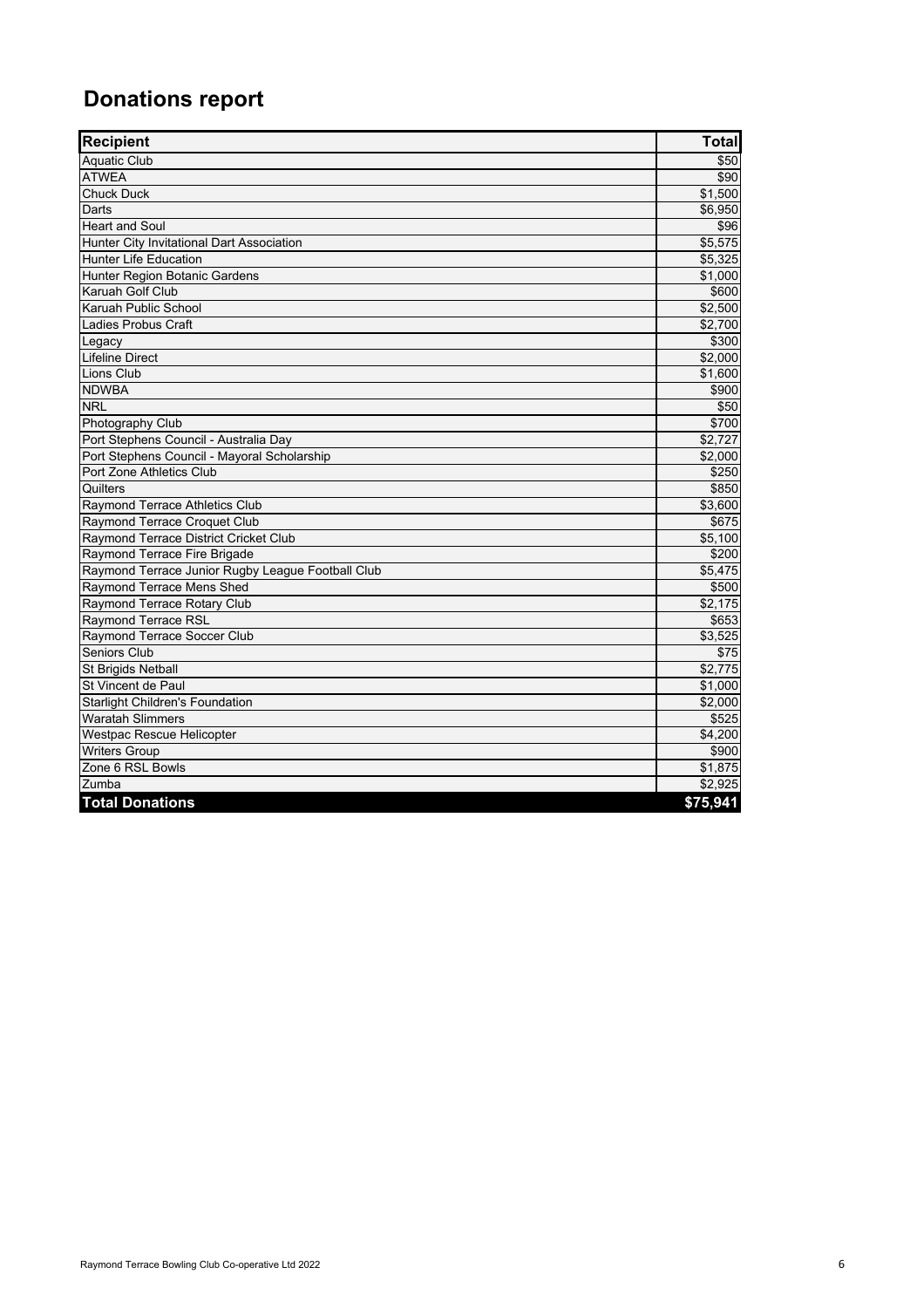# **Director's report**

Your Directors present their report on Raymond Terrace Bowling Club Co-operative Limited (the Co-Operative) for the year ended 31 March 2022.

#### **Directors details**

The following persons were Directors of Raymond Terrace Bowling Club Co-operative Limited during the financial year, and up to the date of this report:

#### **Mr B. Gleeson Mr S. Evans**

Chairman Vice Chairman Director since 2013 Director since 2014

#### **Mrs G. Lewis Mr B. Grant**

**Treasurer Director** Director Communication of the Communication of the Communication of the Director Director Director since 2015 Director since 2017

**Mr R. Mackay Mr S. Riley** Director Director Director since 2019 Director since 2021

Retired **Mechanic** Mechanic Community of the Mechanic Community of the Mechanic Community of the Mechanic Community of the Mechanic Community of the Mechanic Community of the Mechanic Community of the Mechanic Community of

#### **Mr S. Blackburn**

Director Director since 2021

Retired

#### **Company secretary**

Manager Vehicle Builder

Retired **Manager (1996)** And the set of the set of the set of the set of the set of the set of the set of the set of the set of the set of the set of the set of the set of the set of the set of the set of the set of the se

Jason Stokes has held senior positions with a number of Bowling Clubs, and has been in Management roles at Raymond Terrace Bowling Club Co-Operative Ltd for the past 14 years. He was promoted to the Chief Executive Officer position in June 2016.

#### **Director's meetings**

The number of meetings the Directors held during the year and the number of meetings attended by each director is as follows:

|                      |                               | <b>Board meetings</b> |    |  |
|----------------------|-------------------------------|-----------------------|----|--|
| <b>Board members</b> |                               | A                     | в  |  |
| Mr B. Gleeson        |                               | 15                    | 14 |  |
| Mr S. Evans          |                               | 15                    | 14 |  |
| Mrs G. Lewis         |                               | 15                    | 14 |  |
| Mr B. Grant          |                               | 15                    | 14 |  |
| Mr R. Mackay         |                               | 15                    | 15 |  |
| Mr S. Riley          | (Elected at AGM 11 July 2021) | 12                    | 11 |  |
| Mr S. Blackburn      | (Appointed 17 November 2021)  | 6                     | 6  |  |
| Mr M. Harriss        | (Resigned 8 November 2021)    | 8                     | 4  |  |
|                      |                               |                       |    |  |

Where:

- column A: the number of meetings the Director was entitled to attend

- column B: the number of meetings the Director attended

#### **Core and non-core property**

Pursuant to Section 41E (5) of the Registered Clubs Act 1976 (NSW) for the financial year ended 31 March 2022, the following land and buildings are considered to be:

Core property

- 2 Jacaranda Avenue, Raymond Terrace
- 1 Swan Street, Raymond Terrace

Non-core property

- 112 Port Stephens Street, Raymond Terrace
- 114 Port Stephens Street, Raymond Terrace
- 2 Swan Street, Raymond Terrace
- 35 Glenelg Street, Raymond Terrace
- 48 Sturgeon Street, Raymond Terrace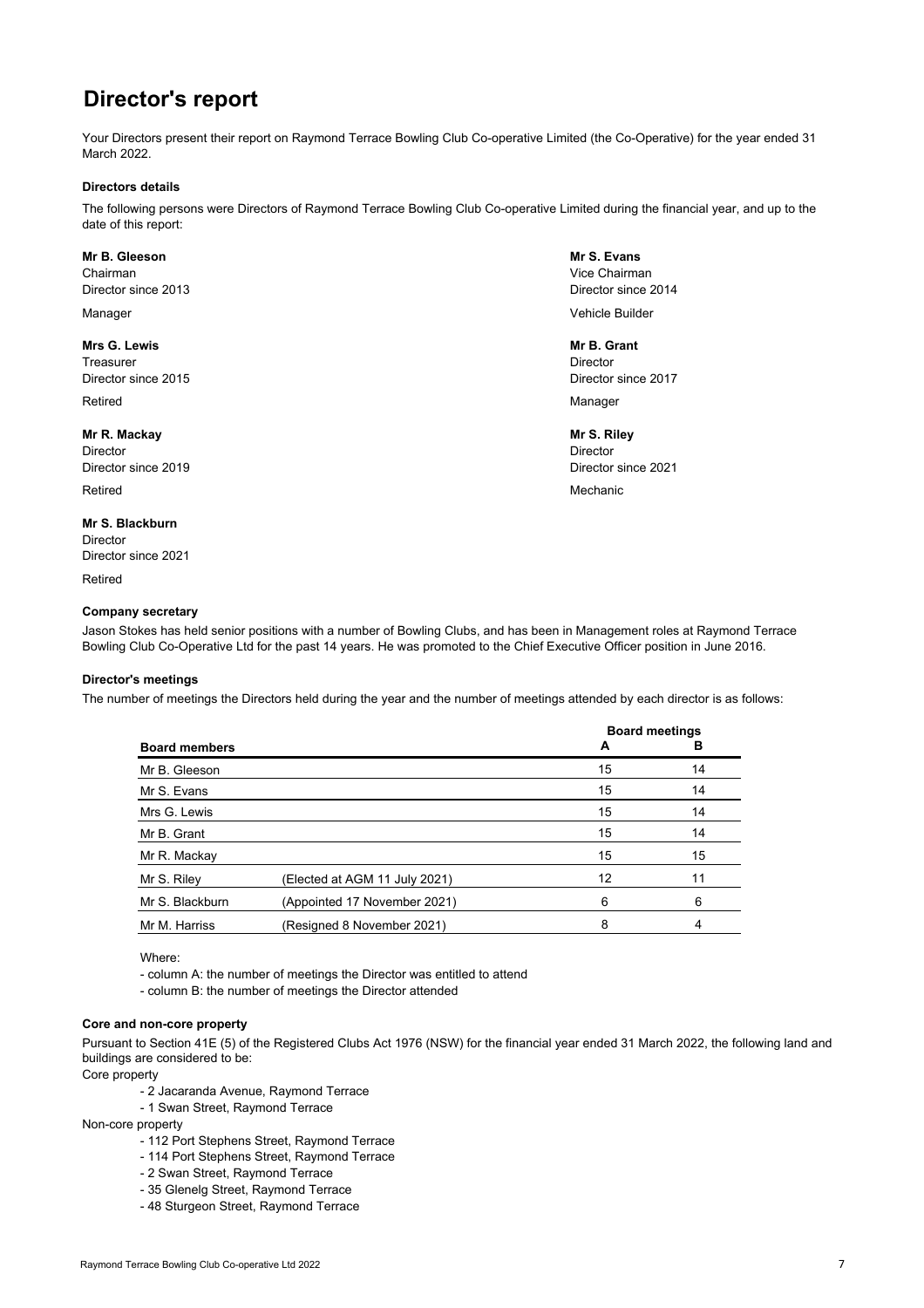#### **Principal activities**

During the year, the principal activities of the Co-Operative were the promotion of lawn bowls and the provision of amenities to members and their quests.

There have been no significant changes in the nature of these activities during the year.

#### **Review of operations and financial results**

As a result of the spread of COVID-19 the Federal Government announced restrictions around Club operations which saw trading operations cease for two months during the year with restricted trading after re-opening in October 2021. We note the prior year was also impacted by the spread of COVID-19 and saw trading cease for a similar amount of time. Compared to the prior year we note a reduction in operating revenue of \$518,277 offset by a decrease in operating expenses of \$376,472. In addition there was a reduction in Government Stimulus revenue of \$460,647 which was largely offset by an increase of \$396,638 in the change in fair value of investment properties.

The operating profit/loss of the Co-Operative for the financial year after providing for income tax is set out below:

|                          | 2022        | 2021                     |
|--------------------------|-------------|--------------------------|
|                          |             |                          |
| Revenue                  | 5.366.435   | 5.944.488                |
| Expenses                 | (4,256,273) | (4,632,745)              |
| Profit before income tax | 1.110.162   | 1.311.743                |
| Income tax               |             | $\overline{\phantom{0}}$ |
| Net profit               | 1.110.162   | 1.311.743                |
|                          |             |                          |

#### **Significant changes in state of affairs**

No significant changes in the Co-Operatives state of affairs occurred during the financial year other than the impact of COVID-19 as mentioned above.

#### **Events since the end of the financial year**

No matters or circumstances have arisen since the end of the financial year which significantly affected or may significantly affect the operations of the Co-Operative, the results of those operations, or the state of affairs of the Co-Operative in future financial years.

#### **Likely developments and expected results of operations**

No new developments are anticipated in the operations of the Co-Operative. The expected results for future years are of growth in revenue whilst the Co-Operative will control costs wherever possible.

#### **Environmental regulation**

The Co-Operative's operations are not regulated by any significant environmental regulations under the law of the Commonwealth or of a state or territory of Australia.

#### **Dividends paid or recommended**

No dividends have been paid or declared since the start of the financial year.

#### **Options**

No options over issued shares or interests in the Co-Operative were granted during or since the end of the financial year and there were no options outstanding at the date of this report.

#### **Indemnifying Officer or Auditor**

The Co-Operative has, not during or since the end of the financial year, in respect of any person who is or has been an officer or auditor of the Co-Operative indemnified or made any relevant agreements for indemnifying against a liability incurred as an officer, including costs in successfully defending legal proceedings.

During the financial year, the Co-Operative has paid a premium in respect of a contract of insurance insuring Directors and Officers (including former and future Directors and Officers) against certain liabilities incurred in that capacity. Disclosure of the total amount of premiums and the nature of the liabilities in respect of such insurance is prohibited by the contract of the insurance.

#### **Rounding of amounts**

The Co-Operative is of a kind referred to in ASIC Legislative Instrument 2016/191, relating to the 'rounding off' of amounts in the Directors' report. Amounts in the Directors' report have been rounded off in accordance with the instrument to the nearest dollar.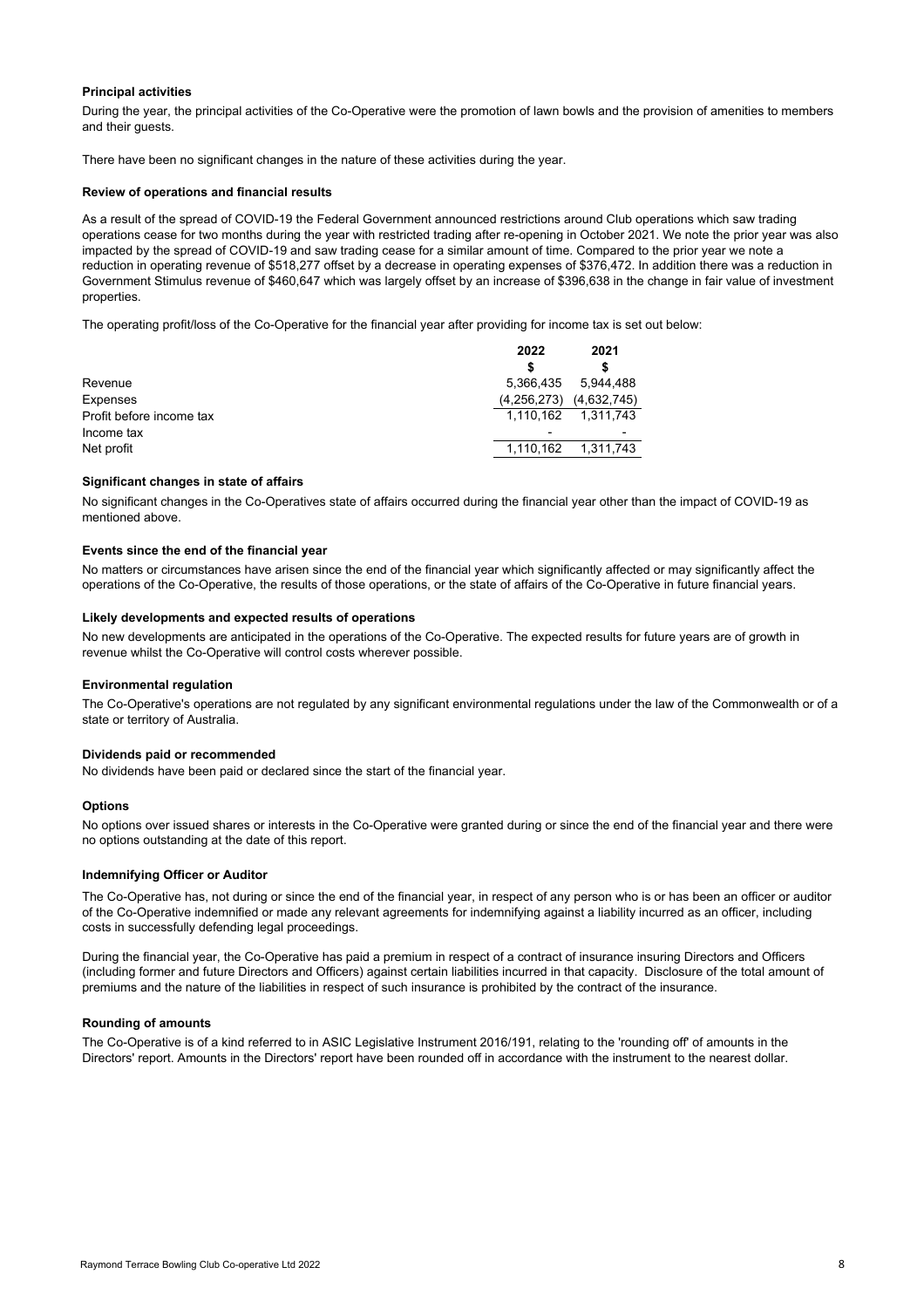# **Auditor's independence declaration**

A copy of the auditor's independence declaration as required under Co-operatives National Regulations (NSW) 2014 is set out on page 10 and forms part of this Directors' report.

This report is made in accordance with a resolution of the Directors.

B Gleeson - Chairman

S Evans - Vice Chairman

**Dated: 25 May 2022**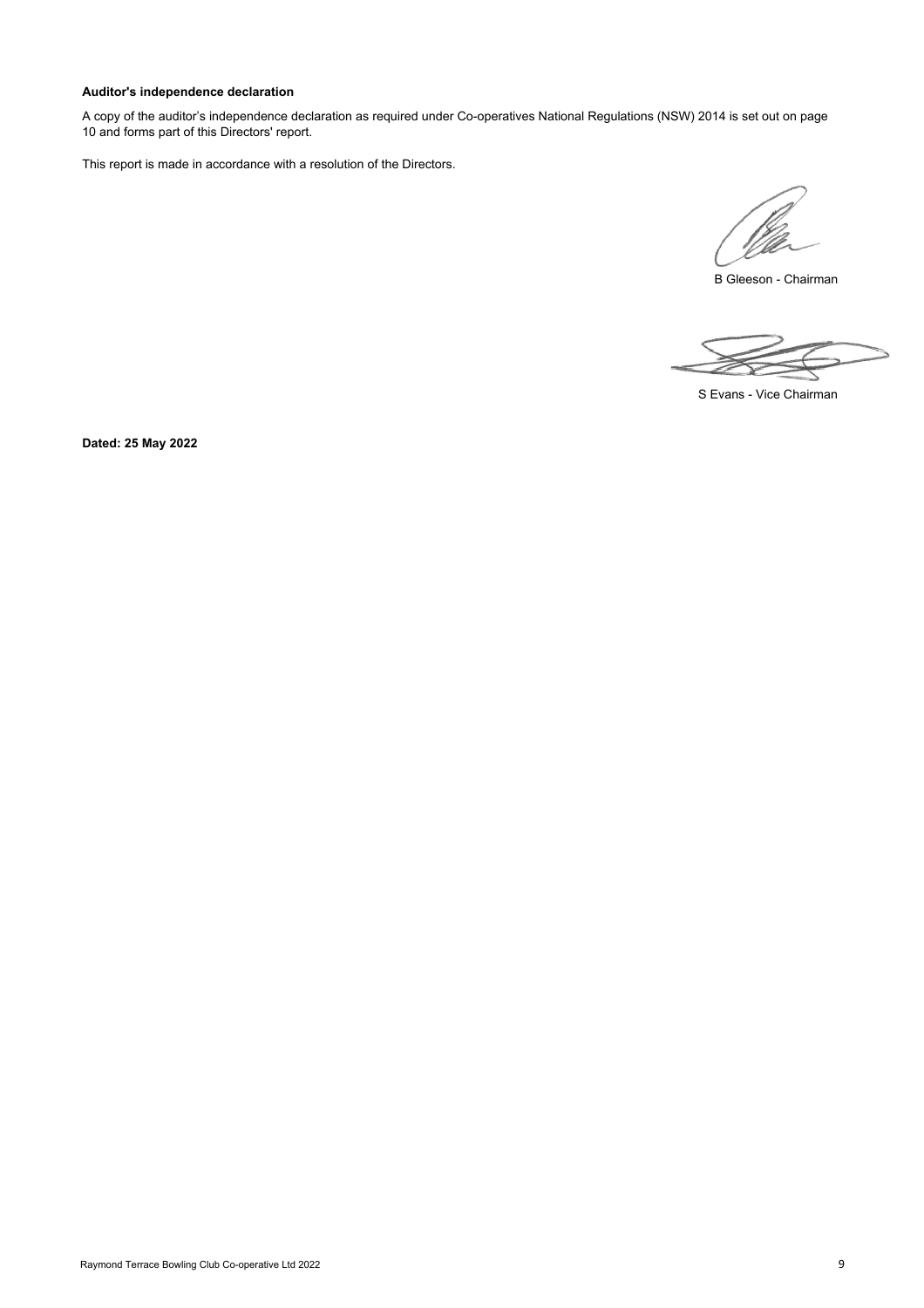

# **Auditor's independence declaration**

To the Directors of Raymond Terrace Bowling Club Co-operative Limited

In accordance with the requirements of Co-operatives National Regulations (NSW) 2014, as lead auditor for the audit of Raymond Terrace Bowling Club Co-operative Limited for the year ended 31 March 2022, I declare that, to the best of my knowledge and belief, there have been:

- (a) no contraventions of the auditor independence requirements as set out in the Co-operatives National Regulations (NSW) 2014 in relation to the audit; and
- (b) no contraventions of any applicable code of professional conduct in relation to the audit.

Show Mhlo

Shaun Mahony - Partner

PitcherfertnersNHPartnership

Pitcher Partners NH Partnership Chartered Accountants

**Newcastle West 25 May 2022**

Adelaide Brisbane Melbourne Newcastle Perth Sydney

Pitcher Partners is an association of independent firms. An independent company. ABN 53 001 876 320. Liability limited by a scheme approved under Professional Standards Legislation. Pitcher Partners is a member of the global network of Baker Tilly International Limited, the members of which<br>are separate and independent legal entities.

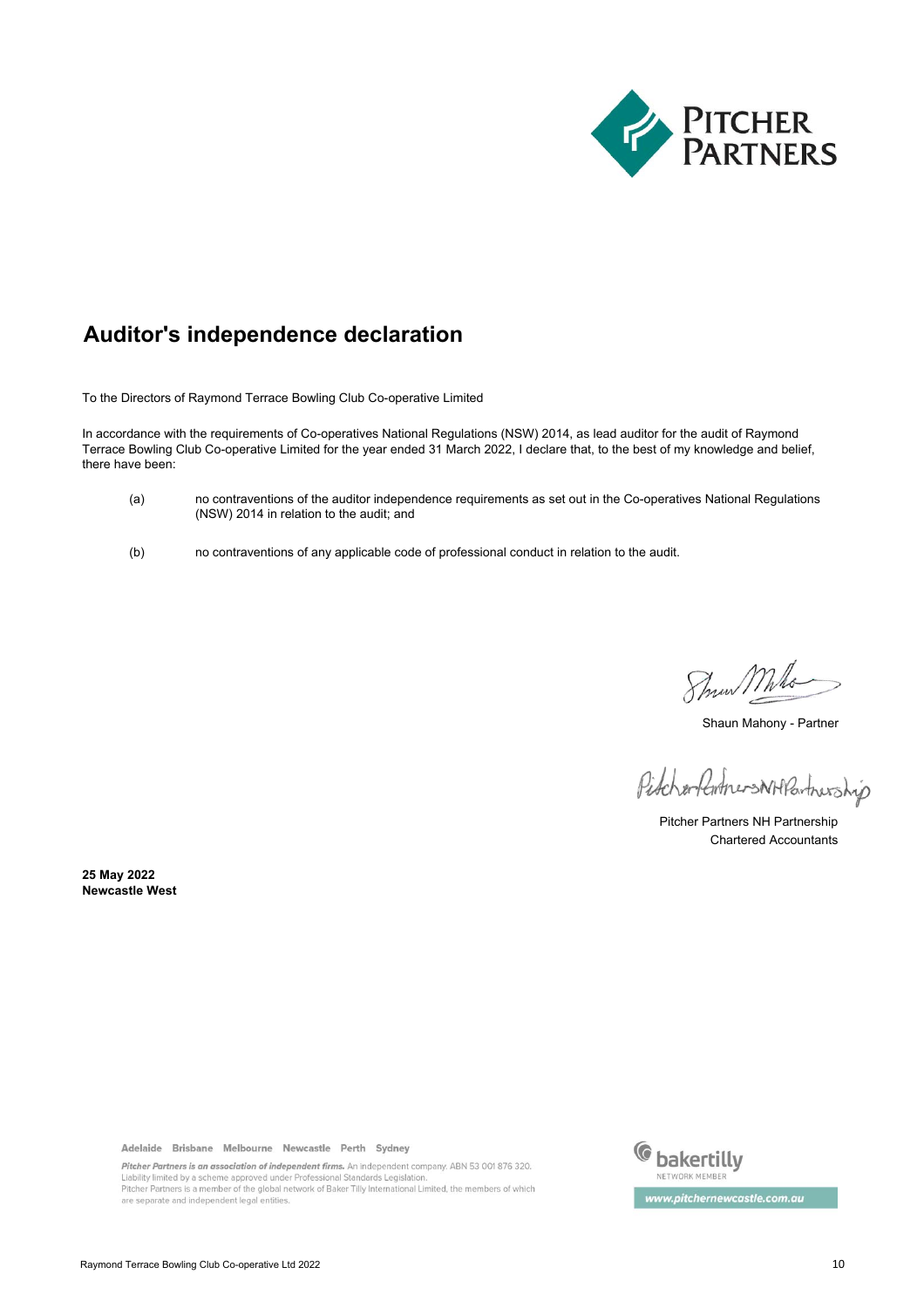# **Statement of profit or loss and other comprehensive income**

For the year ended 31 March 2022

|                                                     | 2022          | 2021          |
|-----------------------------------------------------|---------------|---------------|
| <b>Notes</b>                                        | \$            | \$            |
| 2<br>Revenue from continuing operations             | 4,634,393     | 5,152,670     |
| 3<br>Other income                                   | 732,042       | 791,818       |
| Bar cost of goods sold                              | (301, 474)    | (348,999)     |
| Bar direct expenses                                 | (247, 781)    | (246, 763)    |
| Coffee shop direct expenses                         | (62, 338)     | (70, 448)     |
| Catering direct expenses                            | (16, 469)     | (26, 323)     |
| Gaming direct expenses                              | (1,065,516)   | (1, 138, 422) |
| Bowls direct expenses                               | (310, 225)    | (301, 634)    |
| Hathaway & rectory direct expenses                  | (104, 683)    | (104, 803)    |
| Rental operations                                   | (27, 340)     | (45, 689)     |
| Clubhouse expenses                                  | (989, 379)    | (989, 886)    |
| Administration expenses                             | (1,082,116)   | (1,309,199)   |
| Finance costs                                       | (48, 952)     | (50, 579)     |
|                                                     | (4, 256, 273) | (4,632,745)   |
| Profit / (loss) before income tax                   | 1,110,162     | 1,311,743     |
| Income tax expense                                  |               |               |
| Profit / (loss) for the year                        | 1,110,162     | 1,311,743     |
| Other comprehensive income                          |               |               |
| Other comprehensive income for the year, net of tax |               |               |
| Total comprehensive income / (loss) for the year    | 1,110,162     | 1,311,743     |

The above *statement of profit or loss and other comprehensive income* should be read in conjunction with the accompanying notes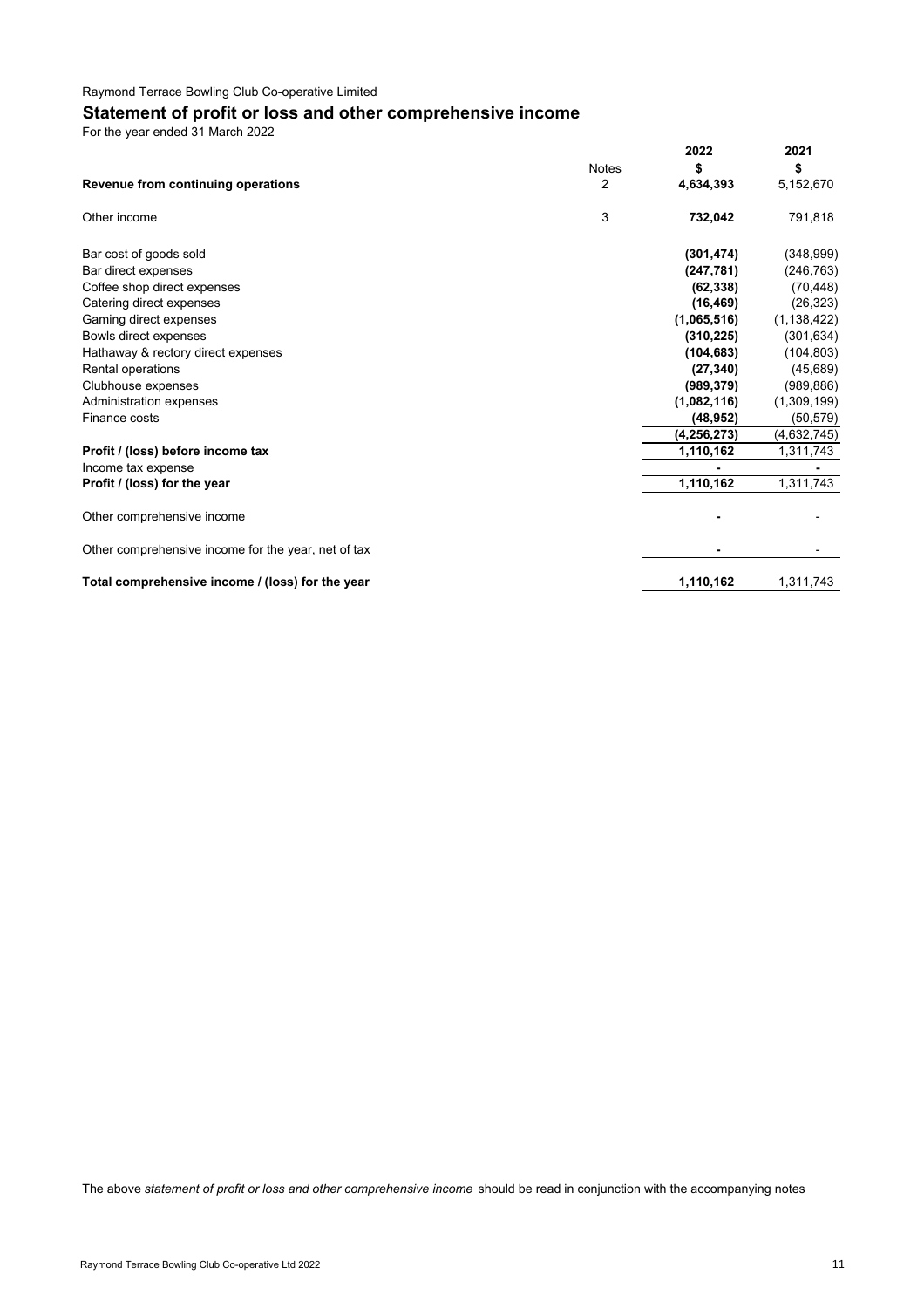# **Statement of financial position**

For the year ended 31 March 2022

|                                      |              | 2022       | 2021       |
|--------------------------------------|--------------|------------|------------|
|                                      | <b>Notes</b> | \$         | \$         |
| <b>ASSETS</b>                        |              |            |            |
| <b>Current assets</b>                |              |            |            |
| Cash and cash equivalents            | 4            | 1,439,052  | 567,831    |
| Trade receivables                    | 5            | 37,183     | 15,536     |
| Inventories                          | 6            | 79,093     | 83,559     |
| Financial assets at amortised cost   | 7            | 741,731    | 671,758    |
| Other assets                         | 8            | 130,734    | 73,613     |
| Assets held for sale                 | 9            |            | 798,000    |
| <b>Total current assets</b>          |              | 2,427,793  | 2,210,297  |
| <b>Non-current assets</b>            |              |            |            |
| Property, plant and equipment        | 10           | 9,772,738  | 9,845,565  |
| Investment properties                | 11           | 2,450,000  | 1,965,000  |
| Intangible assets                    | 12           | 310,537    | 310,537    |
| Right-of-use asset                   | 13(a)        | 54,570     | 72,760     |
| <b>Total non-current assets</b>      |              | 12,587,845 | 12,193,862 |
| <b>Total assets</b>                  |              | 15,015,638 | 14,404,159 |
| <b>LIABILITIES</b>                   |              |            |            |
| <b>Current liabilities</b>           |              |            |            |
| Trade and other payables             | 14           | 495,807    | 397,268    |
| <b>Financial liabilities</b>         | 15           | 10,000     |            |
| Provisions                           | 16           | 311,728    | 313,585    |
| Other liabilities                    | 17           | 31,270     | 24,981     |
| Lease liabilities                    | 13(b)        | 18,350     | 17,450     |
| <b>Total current liabilities</b>     |              | 867,155    | 753,284    |
| <b>Non-current liabilities</b>       |              |            |            |
| <b>Financial liabilities</b>         | 15           |            | 593,059    |
| Provisions                           | 16           | 35,311     | 39,718     |
| Other liabilities                    | 17           | 11,716     | 10,085     |
| Lease liabilities                    | 13(b)        | 40,014     | 56,733     |
| <b>Total non-current liabilities</b> |              | 87,041     | 699,595    |
| <b>Total liabilities</b>             |              | 954,196    | 1,452,879  |
| <b>Net assets</b>                    |              | 14,061,442 | 12,951,280 |
| <b>MEMBERS FUNDS</b>                 |              |            |            |
| Reserves                             | 18           | 360,959    | 360,959    |
| <b>Retained profits</b>              |              | 13,700,483 | 12,590,321 |
| <b>Total members funds</b>           |              | 14,061,442 | 12,951,280 |
|                                      |              |            |            |

The above *statement of financial position* should be read in conjunction with the accompanying notes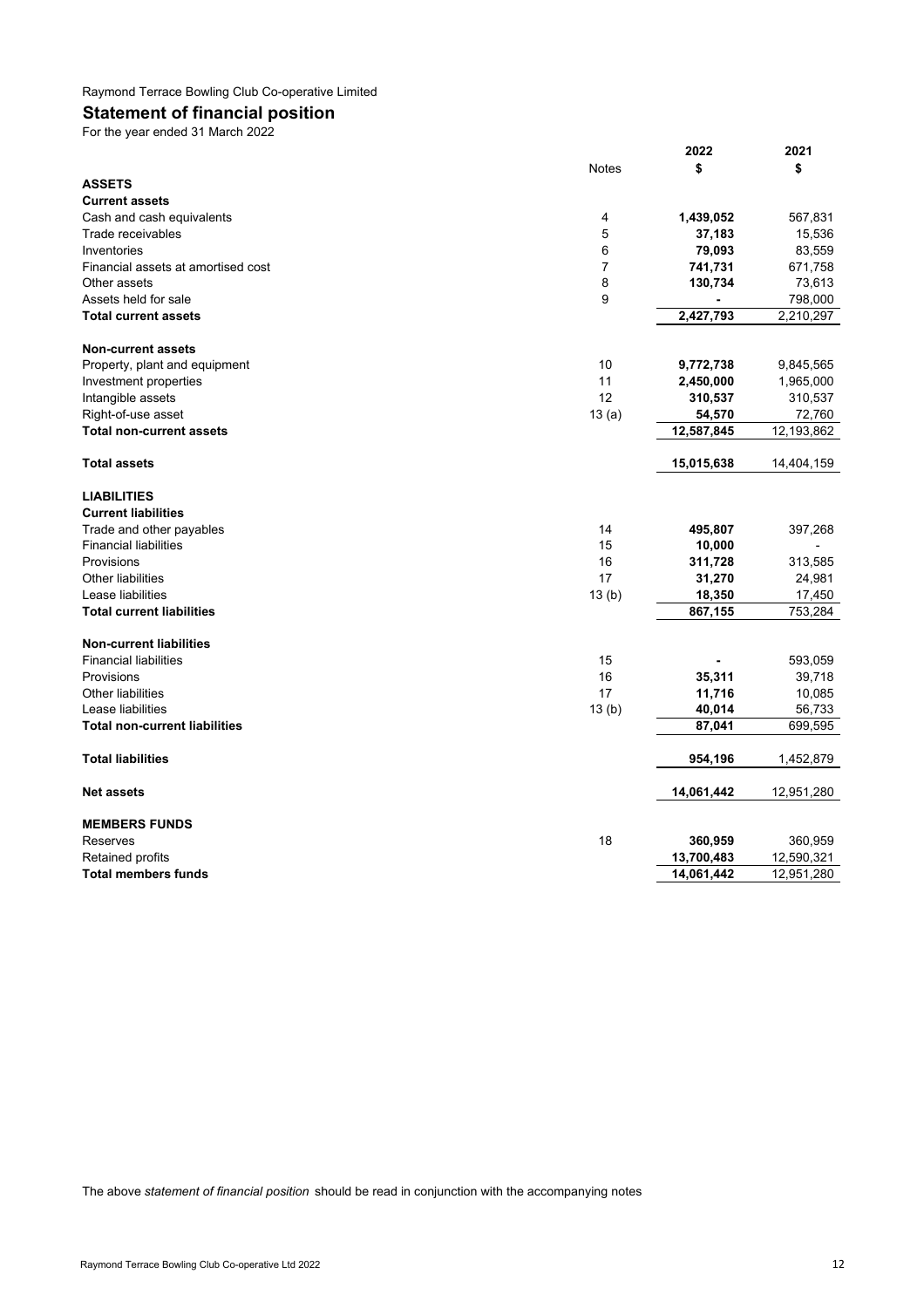# **Statement of changes in equity**

For the year ended 31 March 2022

|                                                         | <b>Retained</b> |                |            |
|---------------------------------------------------------|-----------------|----------------|------------|
|                                                         | <b>Reserves</b> | <b>Profits</b> | Total      |
|                                                         | \$              | S              | \$         |
| Balance at 1 April 2020                                 | 457.007         | 11.278.578     | 11,735,585 |
| Profit for the year                                     |                 | 1,311,743      | 1,311,743  |
| Revaluation increment/(decrement) on land and buildings | (96.048)        |                | (96,048)   |
| Total comprehensive income for the year                 | (96,048)        | 1,311,743      | 1,215,695  |
| Balance at 31 March 2021                                | 360.959         | 12,590,321     | 12,951,280 |
| Profit for the year                                     |                 | 1,110,162      | 1,110,162  |
| Revaluation increment/(decrement) on land and buildings |                 |                |            |
| Total comprehensive income for the year                 |                 | 1,110,162      | 1,110,162  |
| <b>Balance at 31 March 2022</b>                         | 360,959         | 13,700,483     | 14,061,442 |

The above *statement of changes in equity* should be read in conjunction with the accompanying notes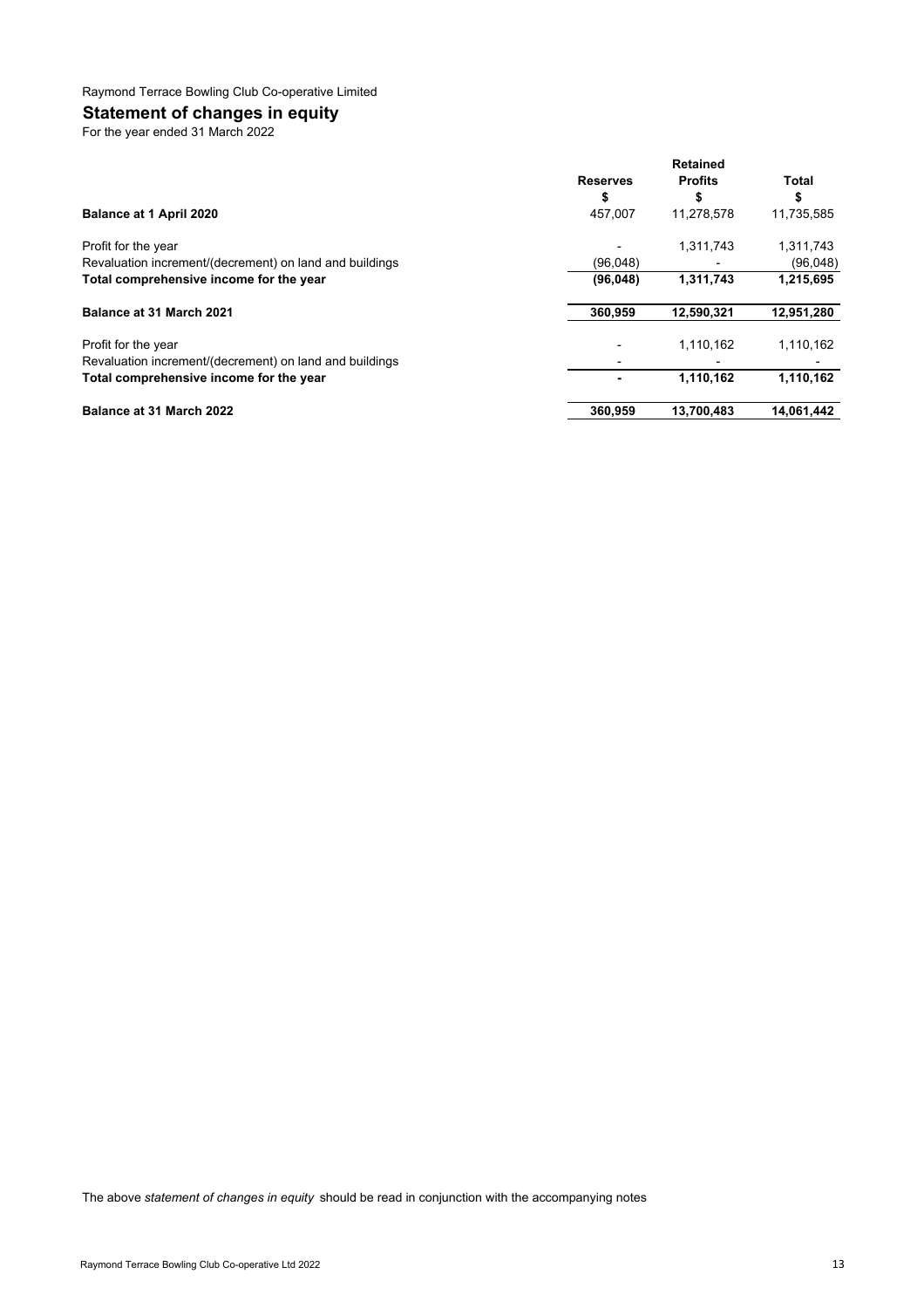# **Statement of cash flows**

| For the year ended 31 March 2022                                 |              |               |             |
|------------------------------------------------------------------|--------------|---------------|-------------|
|                                                                  |              | 2022          | 2021        |
|                                                                  | <b>Notes</b> | \$            | \$          |
| Cash flows from operating activities                             |              |               |             |
| Receipts from members and customers                              |              | 5,149,514     | 5,694,299   |
| Payments to suppliers and employees                              |              | (4, 215, 925) | (4,604,707) |
| Interest received                                                |              | 4,609         | 6,820       |
| Interest paid                                                    |              | (48, 952)     | (50, 579)   |
| Government stimulus payments                                     |              | 174,353       | 635,000     |
| Net cash inflow (outflow) from operating activities              |              | 1,063,599     | 1,680,833   |
| Cash flows from investing activities                             |              |               |             |
| Payments for property, plant and equipment                       |              | (316, 281)    | (301, 218)  |
| Proceeds from sale of assets held for sale                       |              | 798,000       |             |
| Payments for investment properties                               |              |               | (757, 215)  |
| Transfer (to)/ from interest bearing deposit                     |              | (75, 219)     | (26, 754)   |
| Net cash inflow (outflow) from investing activities              |              | 406,500       | (1,085,187) |
| Cash flows from financing activities                             |              |               |             |
| Proceeds from financial liabilities                              |              |               | 300,000     |
| Repayment of financial liabilities                               |              | (583, 059)    | (875, 790)  |
| Repayment of lease liabilities                                   |              | (15, 819)     | (16, 767)   |
| Net cash inflow (outflow) from financing activities              |              | (598,878)     | (592,557)   |
| Net increase in cash and cash equivalents                        |              | 871,221       | 3,089       |
| Cash and cash equivalents at the beginning of the financial year |              | 567,831       | 564,742     |
| Cash and cash equivalents at the end of the financial year       | 4            | 1,439,052     | 567,831     |

The above *statement of cash flows* should be read in conjunction with the accompanying notes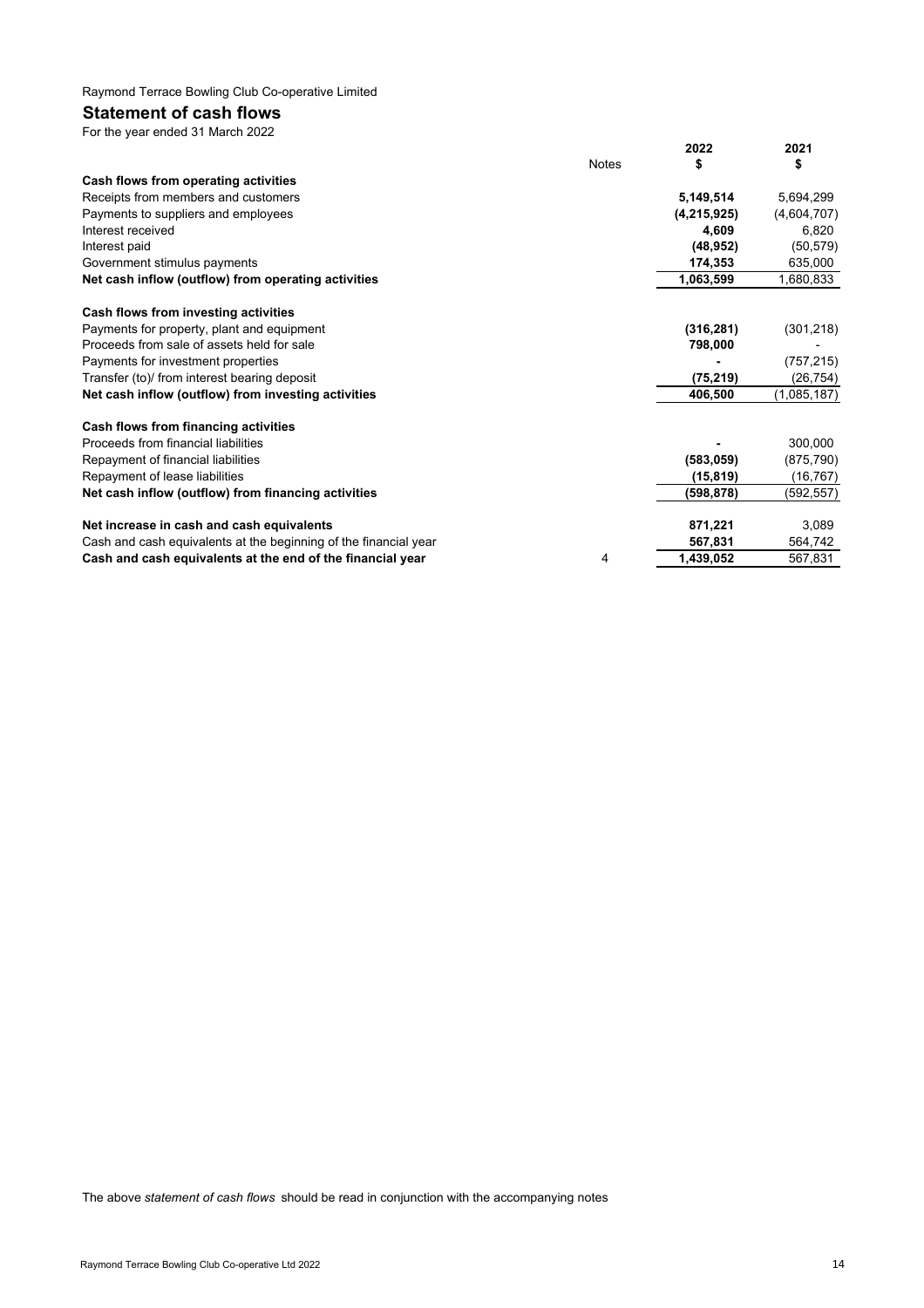#### **Notes to the financial statements**

For the year ended 31 March 2022

### **1 Summary of significant accounting policies**

#### **(a) Basis of preparation**

This financial report is a general purpose financial report that has been prepared in accordance with Australian Accounting Standards - Reduced Disclosure Requirements and the Co-operatives National Regulations (NSW) 2014. Raymond Terrace Bowling Club Cooperative Limited (the Co-Operative) is a not for profit entity for financial reporting purposes under Australian Accounting Standards.

#### **(b) Statement of compliance**

This financial report complies with Australian Accounting Standards - *Reduced Disclosure Requirements* as issued by the Australian Accounting Standards Board (AASB).

The financial report has been prepared on an accruals basis and is based on historical costs, except for investment properties and land and buildings which have been measured at fair value. The financial report is presented in Australian Dollars.

#### **(c) Income Taxes**

The Co-Operative is exempt from income tax under section 50-45 of the Income Tax Assessment Act 1997.

#### **(d) Goods and Services Tax**

Revenues, expenses and assets are recognised net of the amount of associated GST, unless the GST incurred is not recoverable from the Australian Taxation Office (ATO). In this case, it is recognised as part of the cost of acquisition of the asset or as part of the expense.

Receivables and payables are stated inclusive of the amount of GST receivable or payable. The net amount of GST recoverable from, or payable to, the ATO is included with other receivables or payables in the statement of financial position.

Cash flows are presented on a gross basis. The GST components of cash flows arising from investing or financing activities which are recoverable from, or payable to the ATO, are presented as operating cash flows.

#### **(e) Rounding of amounts**

The Co-Operative is of a kind referred to in ASIC Legislative Instrument 2016/191, relating to the 'rounding off' of amounts in the financial statements. Amounts in the financial statements have been rounded off in accordance with the instrument to the nearest dollar.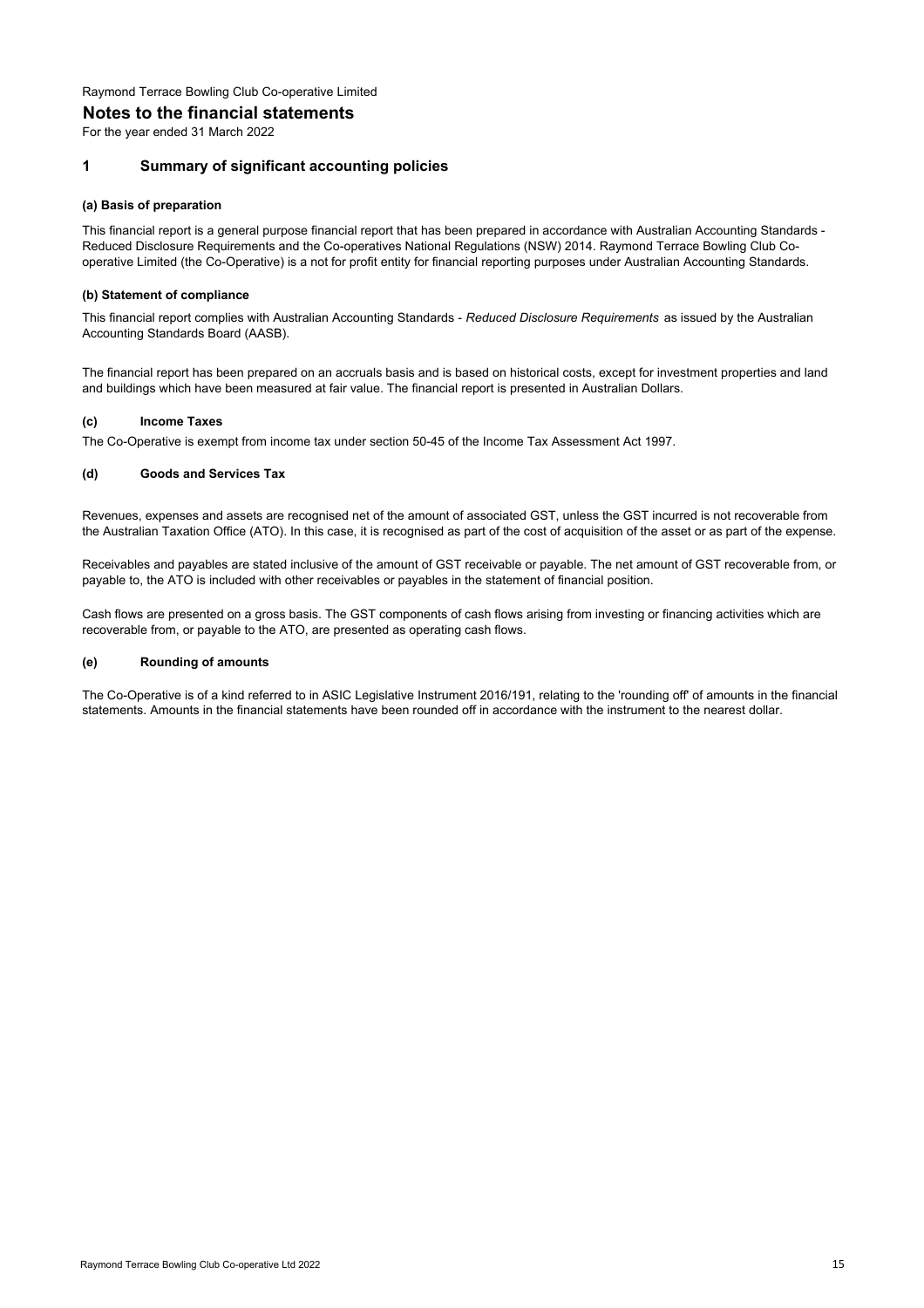#### **Notes to the financial statements**

For the year ended 31 March 2022

### **2 Revenue**

#### **(a) Disaggregation of revenue from contracts with customers**

The Co-Operative derives revenue from the transfer of goods and services over time and at a point in time for the following services:

|                                                     | Food and<br>beverage<br>revenue | Gaming<br>revenue | Membership<br>revenue | <b>Raffle and</b><br>bingo<br>revenue | <b>Bowls</b><br>revenue | Other revenue | <b>Total</b> |
|-----------------------------------------------------|---------------------------------|-------------------|-----------------------|---------------------------------------|-------------------------|---------------|--------------|
| 2022                                                | \$                              | \$                | \$                    | \$                                    | \$                      | \$            | \$           |
|                                                     |                                 |                   |                       |                                       |                         |               |              |
| Revenue from contracts with customers               | 881,814                         | 3,266,193         | 31,056                | 185,824                               | 90,940                  | 161,386       | 4,617,213    |
| Other revenue (not under AASB15)                    |                                 | 17,180            |                       |                                       |                         |               | 17,180       |
|                                                     | 881,814                         | 3,283,373         | 31,056                | 185,824                               | 90,940                  | 161,386       | 4,634,393    |
| Timing of revenue recognition                       |                                 |                   |                       |                                       |                         |               |              |
| At a point in time                                  | 881,814                         | 3,266,193         |                       | 185,824                               | 90,940                  | 161,386       | 4,586,157    |
| Over time                                           |                                 | 17,180            | 31,056                | ٠                                     |                         |               | 48,236       |
|                                                     | 881,814                         | 3,283,373         | 31,056                | 185,824                               | 90,940                  | 161,386       | 4,634,393    |
|                                                     | Food and<br>beverage<br>revenue | Gaming<br>revenue | Membership<br>revenue | <b>Raffle and</b><br>bingo<br>revenue | <b>Bowls</b><br>revenue | Other revenue | <b>Total</b> |
| 2021                                                | \$                              | \$                | \$                    | \$                                    | \$                      | \$            | \$           |
|                                                     |                                 |                   |                       |                                       |                         |               |              |
| Revenue from contracts with customers               | 870,785                         | 3,858,151         | 30,521                | 139,264                               | 88,192                  | 148,577       | 5,135,490    |
| Other revenue (not under AASB15)                    | $\overline{a}$                  | 17,180            |                       | $\overline{\phantom{a}}$              | $\blacksquare$          |               | 17,180       |
|                                                     | 870,785                         | 3,875,331         | 30,521                | 139,264                               | 88,192                  | 148,577       | 5,152,670    |
|                                                     |                                 |                   |                       |                                       |                         |               |              |
| Timing of revenue recognition<br>At a point in time | 870,785                         | 3,858,151         |                       | 139,264                               | 88,192                  | 148,577       | 5,104,969    |
| Over time                                           |                                 | 17,180            | ۰<br>30,521           |                                       |                         |               | 47,701       |
|                                                     | 870.785                         | 3,875,331         | 30.521                | 139,264                               | 88.192                  | 148,577       | 5,152,670    |

#### **(b) Accounting policies and significant judgements**

The Co-Operative recognises revenue related to the transfer of promised goods or services when a performance obligation is satisfied and when control of the goods or services passes to the customer. The amount of revenue recognised reflects the consideration to which the Co-Operative is or expects to be entitled in exchange for those goods or services.

The Co-Operative considers whether there are separate performance obligations to which a portion of the transaction price needs to be allocated (e.g. Loyalty Points Program). In determining the transaction price for the sale of goods, the Co-Operative considers the effects of variable consideration, the existence of significant financing components, non-cash consideration, and consideration payable to the customer (if any).

#### *(i) Sale of goods - food and beverage revenue*

Revenue from the sale of food and beverages is recognised at a point in time when the physical control of the goods passes to the customer.

#### *(ii) Provision of services - gaming revenue*

Revenue from rendering services from gaming facilities to members and guests of the Co-Operative is recognised when the services are provided. Gaming revenue is measured at the fair value of the consideration received from the net position of the wagers placed less customer winnings paid out. Commission income where the Co-Operative acts as an agent for third parties who provide wagering services to members and guests is recognised at a point in time when the wagering transactions has been completed.

#### *(iii) Provision of services - membership revenue*

Membership subscriptions are recognised over the term of membership and any unearned portion is deferred and included in contract liabilities. Membership revenue is measured with reference to the fee received and the period of membership that the member has paid for.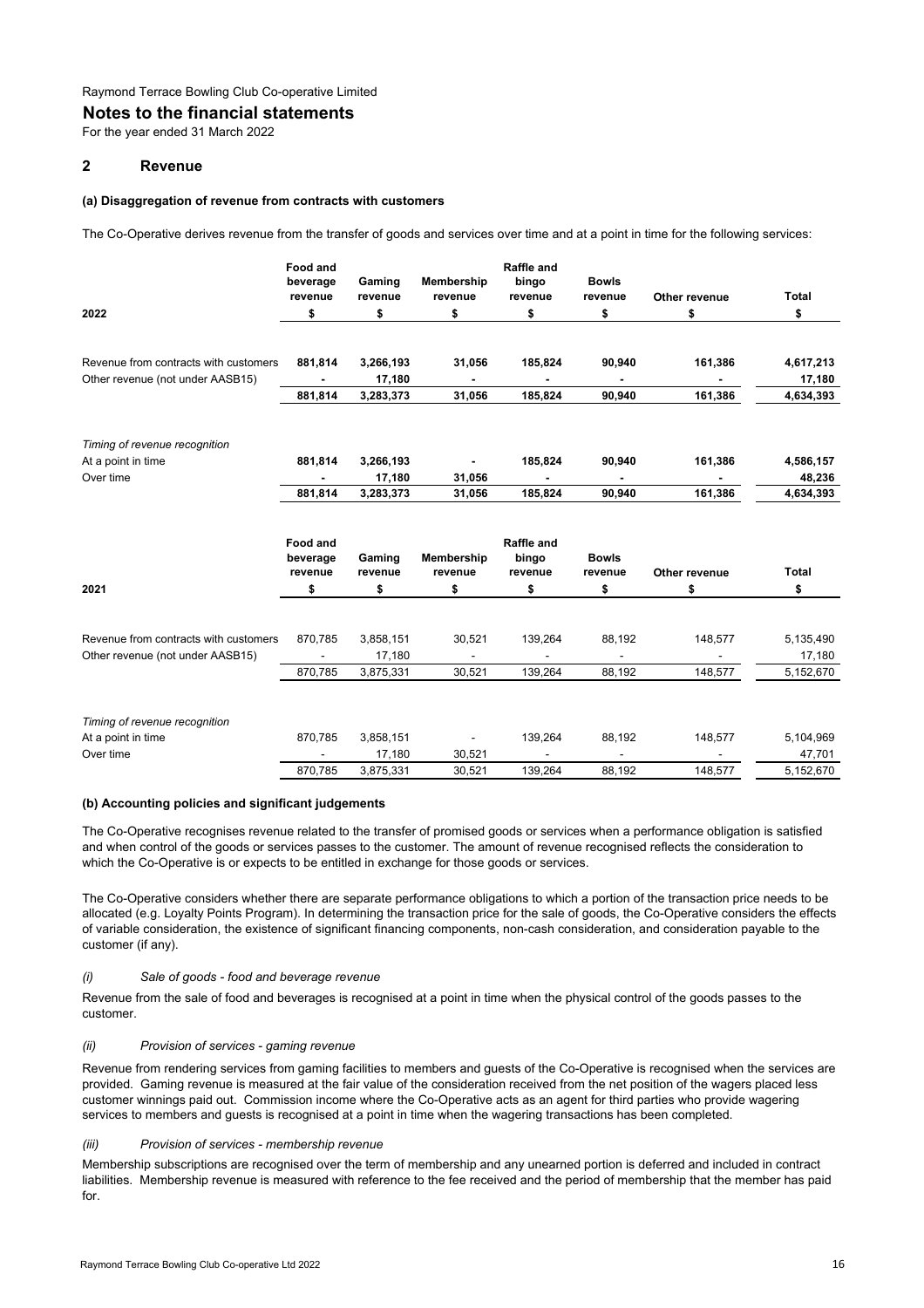# **Notes to the financial statements**

For the year ended 31 March 2022

#### **(b) Accounting policies and significant judgements (continued)**

#### *(iv) Provision of services - raffle and bingo revenue*

Raffle and bingo revenue comprises income from raffle and bingo and is recognised at a point in time when the customer takes possession of the ticket and the raffle or bingo game has been conducted as at this point the performance obligations have been satisfied.

#### *(v) Provision of services - bowls revenue*

Bowls revenue comprises greens fees and competition fees and is recognised at a point in time when the game of bowls has been completed as at this point the performance obligations have been satisfied.

#### *(vi) Other revenue*

The Co-operative recognises other income at a point in time when the performance obligation has been satisfied.

| 3<br>Other income and expense items           | 2022<br>\$ | 2021<br>\$ |
|-----------------------------------------------|------------|------------|
| (a) Other income                              |            |            |
| Rental income - on Investment Properties      | 69.666     | 61,069     |
| Interest income                               | 3.023      | 7.387      |
| Government stimulus payment - Cashflow boost  |            | 50.000     |
| Government stimulus payment - JobKeeper       |            | 585.000    |
| Government stimulus payment - JobSaver        | 174.353    |            |
| Change in fair value of investment properties | 485.000    | 88,362     |
|                                               | 732.042    | 791.818    |

#### *(i) Rental income*

Rental income is recognised in the statement of profit or loss and other comprehensive income on a straight line basis over the term of the lease. The Co-Operative recognises rental revenue on a straight line basis with reference to the applicable CPI increases, discount rates and any relevant rental incentives.

#### *(ii) Interest income*

Interest income is recognised on an accruals basis.

#### *(iii) Government stimulus payments*

The Co-Operative recognises stimulus funding from the Australian Taxation Office when it is considered to be receivable.

#### *(iv) Change in fair value of investment properties*

The Co-Operative recognises the change in fair value of investment property based on the assessment of an independent expert, representing the non-cash gain in relation to investment properties.

#### **(b) Other expenses**

| Employee benefits expense | 1.144.379 | 1.492.077 |
|---------------------------|-----------|-----------|
| Depreciation expense      | 408.797   | 442.131   |
| Interest costs            | 48.952    | 50.579    |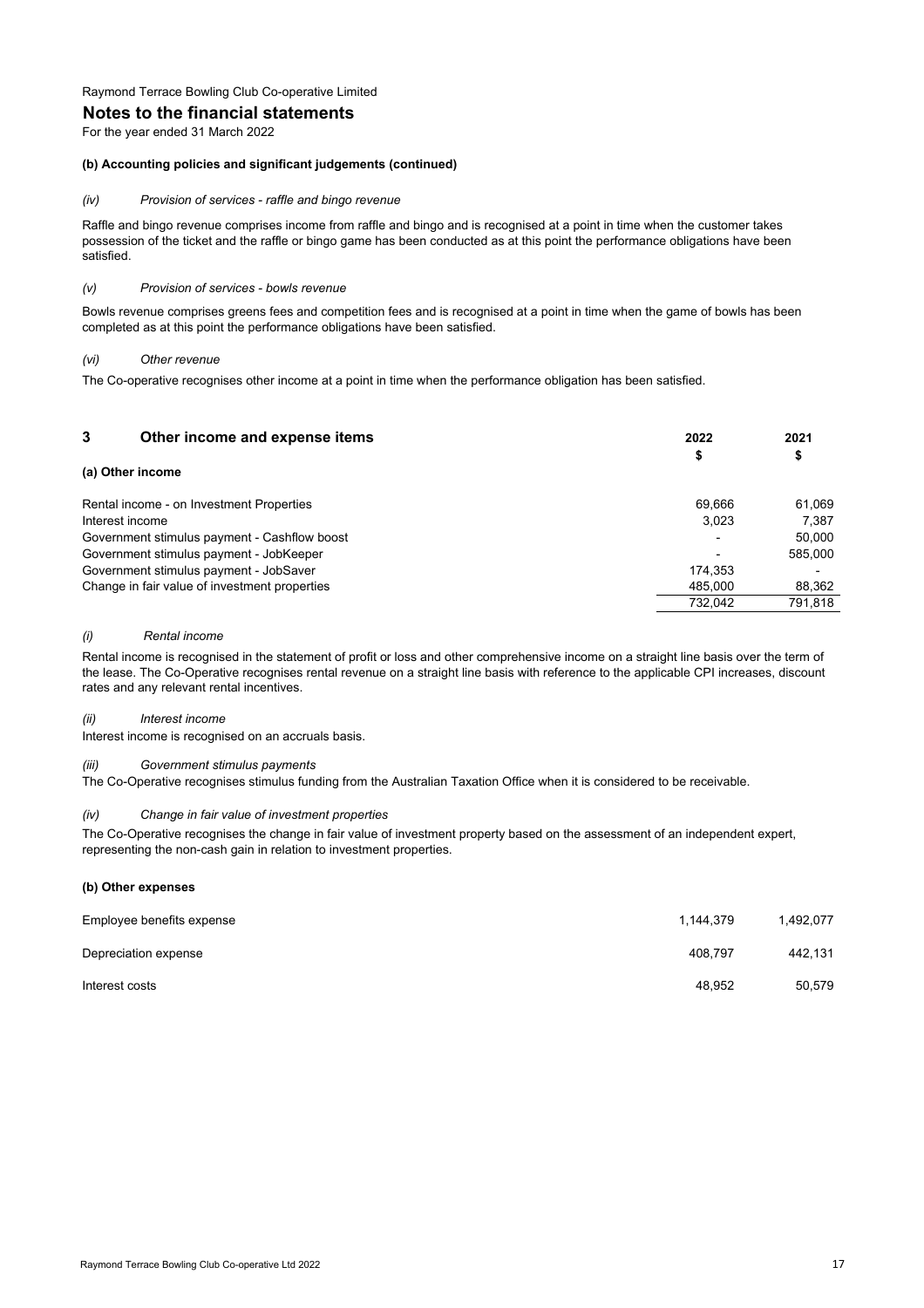# **Notes to the financial statements**

For the year ended 31 March 2022

| 4       | Cash and cash equivalents | 2022      | 2021    |
|---------|---------------------------|-----------|---------|
| Current |                           |           |         |
|         | Cash and cash equivalents | 1.439.052 | 567.831 |
|         |                           | 1.439.052 | 567,831 |

### **Accounting policy**

Cash and short-term deposits in the statement of financial position comprise cash at bank and in hand and short-term deposits with an original maturity of three months or less. For the purpose of the statement of cash flows, cash and cash equivalents consist of cash and cash equivalents as defined above, net of outstanding bank overdrafts.

#### **5 Trade receivables**

#### **Current**

| <b>VULLELLE</b>   |        |                          |
|-------------------|--------|--------------------------|
| Trade receivables | 37.183 | 15.536<br>$\overline{a}$ |
|                   | 37,183 | 15.536                   |
|                   |        |                          |

### **Accounting policy**

Trade receivables are recognised initially at the amount of the consideration that is unconditional unless they contain significant financing components, when they are recognised at fair value. The Co-Operative holds the trade receivables with the objective to collect the contractual cashflows and therefore measures them subsequently at amortised cost. Trade receivables are generally due within 30 days from the date of recognition.

#### **6 Inventories**

# **Current**

| <b>VUITEIIL</b>       |        |        |
|-----------------------|--------|--------|
| Stock on hand - bar   | 55.571 | 64.035 |
| Stock on hand - other | 23.522 | 19.524 |
|                       | 79.093 | 83.559 |

#### **Accounting policy**

Inventories are measured at the lower of cost and current replacement value.

# **7 Financial assets at amortised cost**

| <b>Current</b>    |         |         |
|-------------------|---------|---------|
| Term deposits     | 736.844 | 661.625 |
| Other receivables | 4.887   | 10.133  |
|                   | 741.731 | 671,758 |

#### **Accounting policy**

Assets that are held for collection of contractual cash flows where those cash flows represent solely payments of principal and interest are measured at amortised cost. Interest income from these financial assets is included in interest income using the effective interest rate method.

#### **8 Other assets**

#### **Current**

| repayments |  |
|------------|--|
|------------|--|

| Prepayments | 130.734 | 73.613 |
|-------------|---------|--------|
|             | 130.734 | 73.613 |
|             |         |        |

# **Accounting policy**

This includes prepayments made in advance for goods and services which are to be received in a future period.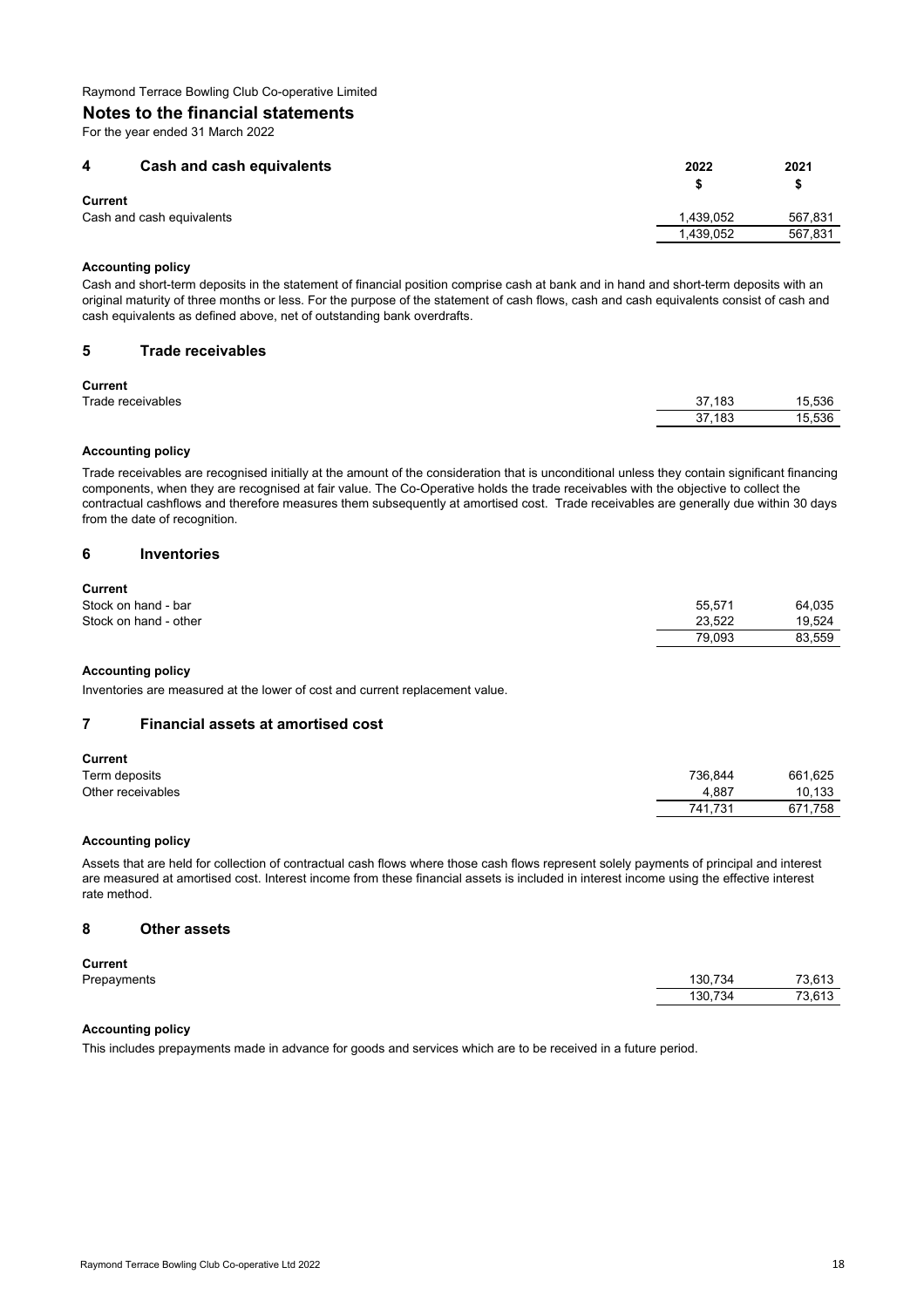#### **Notes to the financial statements**

For the year ended 31 March 2022

| 9 | <b>Assets held for sale</b> | 2022 | 2021 |
|---|-----------------------------|------|------|
|   |                             |      |      |

In 2021, Management committed to a plan to sell the Hathaway Bed & Breakfast property. The sale of the property was negotiated and a sale was expected to be completed within the next 12 months. The property was therefore classified as assets held for sale and was carried at fair value based on the expected sale price. Sale of the property was completed on 9 December 2021.

| The following assets were identified as part of the sale: |                          |         |
|-----------------------------------------------------------|--------------------------|---------|
| Land and building                                         | $\overline{\phantom{0}}$ | 798.000 |
| Total assets held for sale                                | $\overline{\phantom{0}}$ | 798.000 |
|                                                           |                          |         |

#### **Accounting policy**

When the Co-operative intends to sell a non-current asset or a group of assets (a disposal group), and if sale within twelve (12) months is highly probable, the asset or disposal group is classified as 'held for sale' and presented separately in the statement of financial position.

Assets classified as 'held for sale' are measured at the lower of their carrying amounts immediately prior to their classification as held for sale and their fair value less costs to sell. Once classified as 'held for sale', the assets are not subject to depreciation or amortisation.

Any profit or loss arising from the sale or re-measurement of assets held for sale is presented as part of a single line item, profit or loss from assets held for sale.

# **10 Property, plant and equipment**

|                           | <b>Greens</b> | <b>Land and</b><br>buildings | <b>Plant and</b><br>equipment | Poker<br>machines | Capital<br><b>WIP</b> | Total      |
|---------------------------|---------------|------------------------------|-------------------------------|-------------------|-----------------------|------------|
| <b>Non-current assets</b> | \$            | \$                           | \$                            | \$                | \$                    | \$         |
|                           |               |                              |                               |                   |                       |            |
| <b>At 1 April 2021</b>    |               |                              |                               |                   |                       |            |
| Cost                      | 1,975,557     | 8,428,498                    | 2,484,543                     | 2,585,448         | 68,310                | 15,542,356 |
| Accumulated depreciation  | 1,292,116     |                              | 2,087,223                     | 2,317,452         |                       | 5,696,791  |
| Net book amount           | 683,441       | 8,428,498                    | 397,320                       | 267,996           | 68,310                | 9,845,565  |
|                           |               |                              |                               |                   |                       |            |
| Year ended 31 March 2022  |               |                              |                               |                   |                       |            |
| Opening net book amount   | 683,441       | 8,428,498                    | 397,320                       | 267,996           | 68,310                | 9,845,565  |
| Additions                 | 9.954         | 31,858                       | 99,062                        | 138,171           | 61,836                | 340,881    |
| Transfer                  | 455           |                              |                               |                   | (455)                 |            |
| Disposals                 | (21, 886)     |                              | (1,215)                       |                   |                       | (23, 101)  |
| Depreciation charge       | (58,155)      | (37, 726)                    | (101, 174)                    | (193, 552)        |                       | (390,607)  |
| Closing net book amount   | 613,809       | 8,422,630                    | 393,993                       | 212,615           | 129,691               | 9,772,738  |
| Year ended 31 March 2022  |               |                              |                               |                   |                       |            |
| Cost                      | 1,905,070     | 8,460,356                    | 2,580,803                     | 2,606,679         | 129,691               | 15,682,599 |
| Accumulated depreciation  | 1,291,261     | 37,726                       | 2,186,810                     | 2,394,064         |                       | 5,909,861  |
| Net book amount           | 613,809       | 8,422,630                    | 393,993                       | 212,615           | 129,691               | 9,772,738  |

#### **Accounting policy (a) Land and buildings**

Freehold land and buildings are shown at their fair value based on periodic valuations by external independent valuers, less subsequent depreciation for buildings. Freehold land and buildings were valued on 31 March 2021 by O'Loughlin Valuers. O'Loughlin Valuers frequently assess the market values for properties similar to those held by the Co-Operative in the same areas, having regard to past sales prices of other properties and current market conditions. The directors have determined that the independent valuation is still an appropriate basis to determine fair value of land and buildings at 31 March 2022.

Increases in the carrying amount arising on revaluation of land and buildings are recognised in other comprehensive income and accumulated in the asset revaluation reserve in equity. Revaluation decreases that offset previous increases of the same class of assets shall be recognised in other comprehensive income under the heading of gain on revaluation of land and buildings. All other decreases are charged to the statement of profit or loss and other comprehensive income.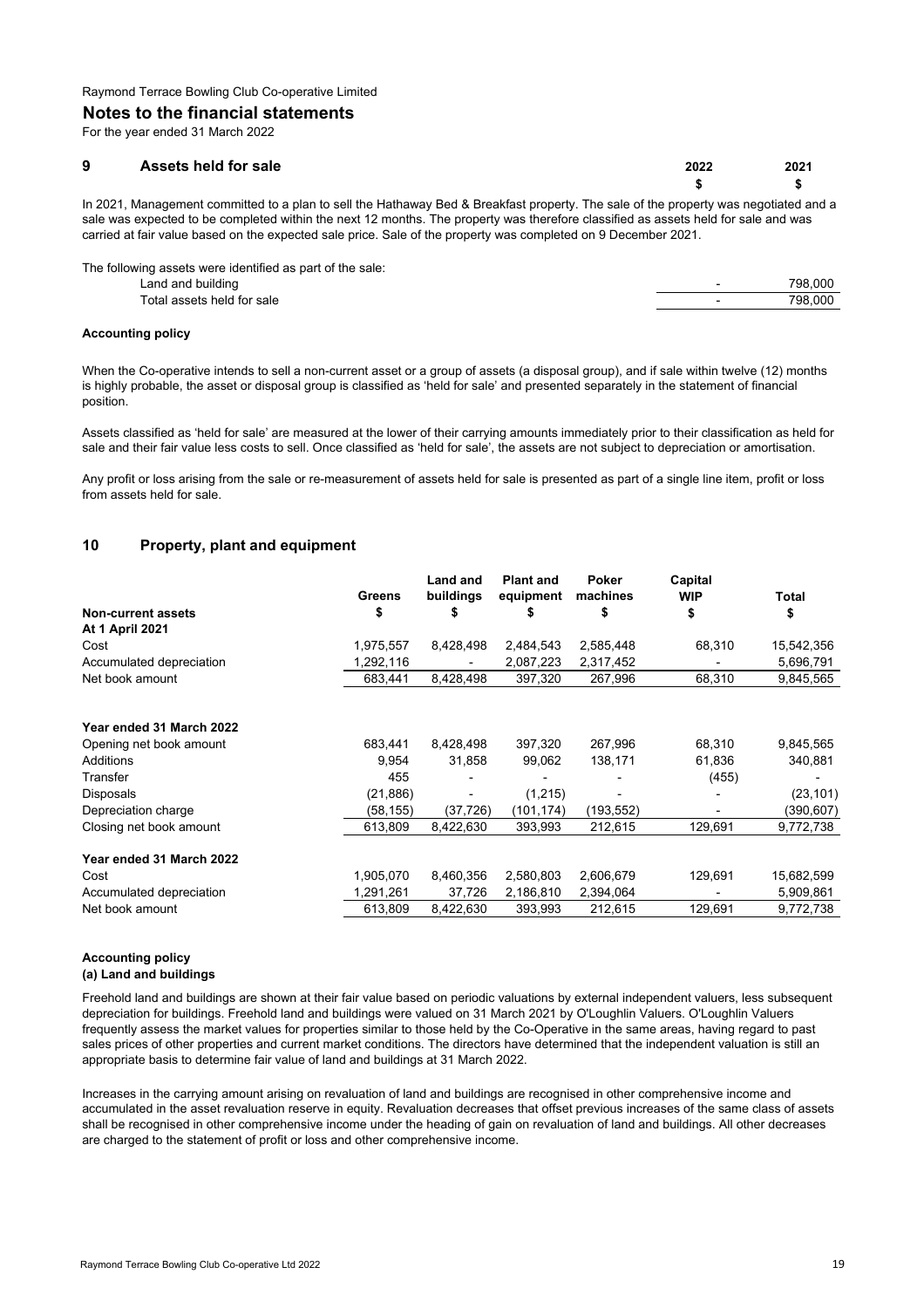#### **Notes to the financial statements**

For the year ended 31 March 2022

### **10 Property, plant and equipment (continued)**

#### **(a) Land and buildings (continued)**

As the revalued buildings are depreciated, the difference between depreciation recognised in the income statement, which is based on the revalued carrying amount of the asset, and the depreciation based on the assets original cost is transferred from the revaluation surplus to retained earnings.

Any accumulated depreciation at the date of revaluation is eliminated against the gross carrying amount of the asset and the net amount is restated to the revalued amount of the asset.

Freehold land and buildings that have been contributed at no cost, or for nominal costs, are valued and recognised at the fair value of the asset at the date it is acquired.

#### **(b) Plant and equipment**

Each class of plant and equipment is carried at cost less any accumulated depreciation and any impairment in value.

#### **(c) Depreciation**

Depreciation is calculated on a straight line basis over the estimated useful life of the asset as follows:

| Greens            | $5 - 20$ years  |
|-------------------|-----------------|
| Buildinas         | $5 - 50$ years  |
| Plant & equipment | $2 - 10$ years  |
| Poker machines    | $2.5 - 5$ years |

#### **(d) Impairment**

The carrying values of property, plant and equipment are reviewed for impairment when events or changes in circumstances indicate the carrying value may not be recoverable.

For an asset that does not generate largely independent cash in flows, the recoverable amount is determined for the cash generating unit in which the asset belongs.

If any such indication exists and where the carrying values exceed the estimated recoverable amount, the assets or cash generating units are written down to their recoverable amount.

The recoverable amount of property, plant and equipment is the greater of fair value less cost to sell and value in use. In assessing value in use, the estimated future cash flows are discounted to their present value using a pre-tax discount rate that reflects current market assessments of the time value of money and the risks specific to the asset. Where the future economic benefits of an asset are not dependant on the asset's ability to generate net cash inflows and if deprived of the asset the Co-Operative would replace its remaining future economic benefit, value in use is determined as the depreciated replacement cost of the asset.

Impairment losses are recognised in the statement of profit or loss and other comprehensive income as a separate line item.

| 11<br>Investment properties                  | 2022<br>\$ | 2021<br>Ð |
|----------------------------------------------|------------|-----------|
| Non-current assets - at fair value           |            |           |
| Opening balance at 1 April                   | 1.965.000  | 1.100.000 |
| Additions                                    |            | 757.215   |
| Transfers from capital WIP                   |            | 19.423    |
| Net gain / (loss) from fair value adjustment | 485.000    | 88.362    |
| Closing balance at 31 March                  | 2.450.000  | 1.965.000 |

#### **Accounting policy**

Initially, investment properties are measured at cost including transaction costs. Subsequent to initial recognition investment properties are stated at fair value. A market appraisal was performed by Steve Bates Real Estate as at 31 March 2022. The real estate agents frequently asses the market values for properties similar to those held by the Co-Operative in the same areas, having regard to past sales prices of other properties and current market conditions. Independent valuation from external experts is obtained in the intervening periods if necessary. Gains or losses arising from changes in the fair values of the investment properties are included in the statement of profit or loss and other comprehensive income in the year in which they arise.

Investment properties are no longer recognised when they have either been disposed of or when the investment property is permanently withdrawn from use and no future benefit is expected from its disposal. Any gains or losses on the derecognising of an investment property are recognised in the statement of profit or loss and other comprehensive income in that year.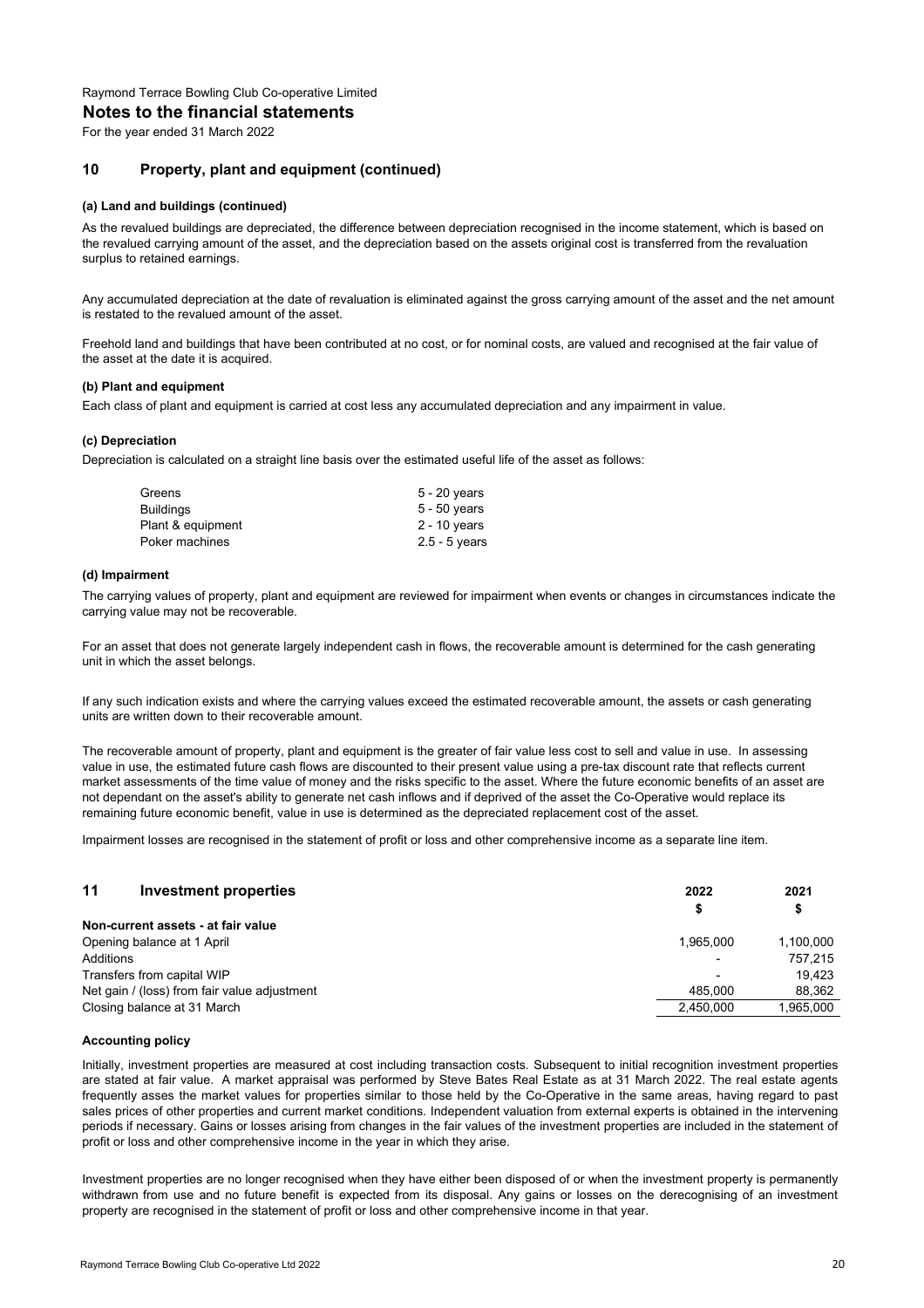# **Notes to the financial statements**

For the year ended 31 March 2022

| $12 \,$                 | Intangible assets                                                              | Poker machine<br>entitlements | <b>Total</b>       |
|-------------------------|--------------------------------------------------------------------------------|-------------------------------|--------------------|
|                         | <b>Non-current assets</b>                                                      | \$                            | \$                 |
|                         | As at 31 March 2021                                                            |                               |                    |
| Cost                    |                                                                                | 310,537                       | 310,537            |
|                         | Accumulated amortisation                                                       |                               |                    |
| Net book amount         |                                                                                | 310,537                       | 310,537            |
|                         | Year ended 31 March 2022<br>Opening net book amount<br>Closing net book amount | 310,537<br>310,537            | 310,537<br>310,537 |
| Cost<br>Net book amount | As at 31 March 2022<br>Accumulated amortisation                                | 310,537<br>310,537            | 310,537<br>310,537 |

#### **Accounting policy**

Poker machine entitlements are intangible assets acquired separately and are capitalised at cost, the useful lives of these intangible assets are assessed to be indefinite. These are tested for impairment annually or whenever there is an indication that the intangible asset may be impaired.

The value shown for the Poker machine entitlements, being their cost plus transaction costs, were tested for impairment having regard to the market value of such entitlements and the cash flow generated from holding these assets, with no impairment loss adjustment required.

### **13 Leases**

The Co-Operative leases a Point of Sale (POS) system.

| a) Right-of-use asset                      |                   | 2022         | 2021         |
|--------------------------------------------|-------------------|--------------|--------------|
| Non-current                                |                   | \$           | \$           |
| Right-of-use assets                        |                   | 54,570       | 72,760       |
| Reconciliation of right-of-use assets      | <b>POS System</b> | Total        | <b>Total</b> |
| 2022                                       | S                 | \$           | \$           |
| At 1 April 2021                            | 72,760            | 72,760       |              |
| <b>Additions</b>                           |                   |              | 90,950       |
| Depreciation                               | (18, 190)         | (18, 190)    | (18, 190)    |
| 31 March 2022                              | 54,570            | 54,570       | 72,760       |
| b) Lease liabilities                       |                   |              |              |
| <b>Current</b>                             |                   |              |              |
| Lease liabilities                          | 18,350            | 18,350       | 17,450       |
| Non-current                                |                   |              |              |
| Lease liabilities                          | 40.014            | 40,014       | 56,733       |
| <b>Total</b>                               | 58,364            | 58,364       | 74,183       |
| <b>Reconciliation of lease liabilities</b> | <b>POS System</b> | <b>Total</b> | <b>Total</b> |
| 2022                                       | \$                | \$           | \$           |
| At 1 April 2021                            | 74,183            | 74,183       |              |
| <b>Additions</b>                           |                   |              | 90,950       |
| Interest expense                           | 5,414             | 5,414        | 3,333        |
| Lease payments                             | (21, 233)         | (21, 233)    | (20, 100)    |
| Net movement during year                   | (15, 819)         | (15, 819)    | 74,183       |
| 31 March 2022                              | 58,364            | 58,364       | 74,183       |

### **Accounting policy**

A lease is a contract, or part of a contract, that conveys the right to use an asset for a period of time in exchange for consideration. If the terms and conditions of a contract are changed, it is reassessed to once again determine if the contract is still, or now contains, a lease.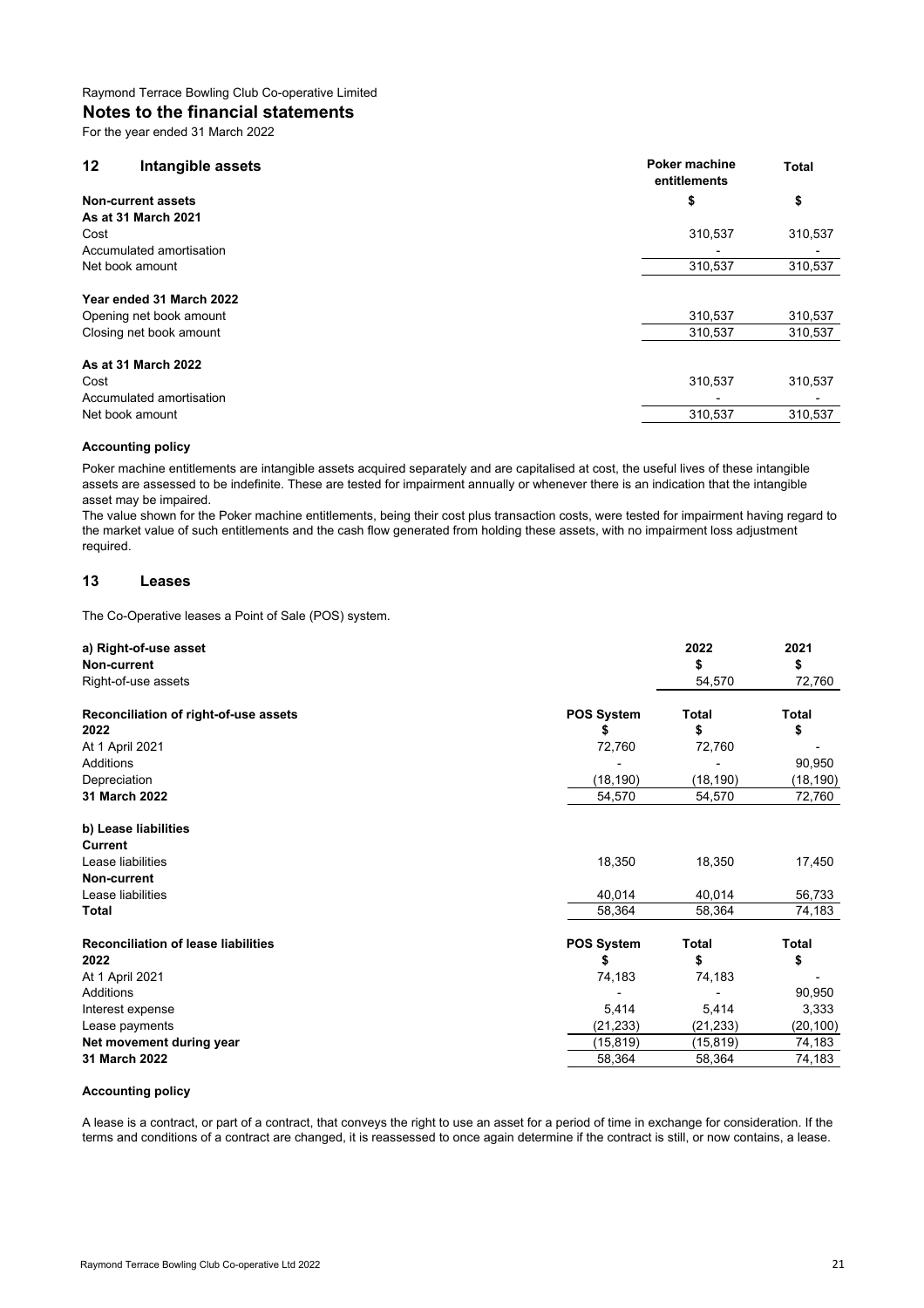#### **Notes to the financial statements**

For the year ended 31 March 2022

### **13 Leases (continued)**

### **Accounting policy (continued)**

The term of a lease is determined as the non-cancellable period of the lease, together with the periods covered by an option to extend the lease where there is reasonable certainty that the option will be exercised, and periods covered by an option to terminate the lease if there is reasonable certainty that the option will not be exercised.

At inception, a right-of-use asset and a lease liability is recognised. Right-of-use assets are included in the statement of financial position and grouped in classes of similar underlying assets.

- Right-of-use assets are initially measured at cost, comprising the following:
- the amount of the initial measurement of the lease liability;
- any lease payments made at or before the commencement date, less any lease incentives received;
- an estimate of costs to be incurred in dismantling and removing the underlying asset;
- any initial direct costs incurred.

At the commencement date of the lease, the lease liability is initially recognised for the present value of non-cancellable lease payments discounted using the interest rate implicit in the lease or, if that rate cannot be readily determined, the Co-Operative's incremental borrowing rate. The weighted average incremental borrowing rate is 5.76%.

The lease payment used in the calculation of the lease liabilities includes variable payments when they relate to an index or rate. Where leases contain variable lease payments based on an index or rate at a future point in time, the Co-Operative has only included the known CPI increases to date and not estimated future CPI-related increases.

The Co-Operative does not recognise leases that have a lease term of 12 months or less or are of low value as a right of use asset or lease liability. The lease payments associated with these leases are recognised as an expense in the statement of profit or loss and other comprehensive income on a straight-line basis over the lease term.

| 14<br>Trade and other payables | 2022    | 2021    |
|--------------------------------|---------|---------|
| <b>Current</b>                 |         |         |
| Trade payables                 | 199.183 | 178.202 |
| Other payables and accruals    | 296.624 | 219.066 |
|                                | 495.807 | 397,268 |

#### **Accounting policy**

Trade and other payables, including accruals, are recorded initially at fair value and subsequently at amortised cost. Trade and other payables are non-interest bearing. Trade accounts payable are normally settled within 30 days.

#### **15 Financial liabilities**

| <b>Current</b>                      |        |                          |
|-------------------------------------|--------|--------------------------|
| Secured                             |        |                          |
| Bank loans (i)                      | 10.000 | $\overline{\phantom{0}}$ |
| Total secured financial liabilities | 10,000 | $\overline{\phantom{0}}$ |
| Non-current                         |        |                          |
| Secured                             |        |                          |
| Bank loans (i)                      |        | 593,059                  |
| Total secured financial liabilities |        | 593,059                  |
|                                     |        |                          |

#### *(i) Secured liabilities*

The above loans and lines of credit are secured by first mortgages over the Co-Operative's freehold land and buildings, including those classified as investment properties.

#### **Accounting policy**

Financial liabilities are initially recognised at fair value, net of transaction costs incurred. Borrowing costs are subsequently measured at amortised cost. Any difference between the proceeds (net of transaction costs) and the redemption amount is recognised in the statement of profit or loss and other comprehensive income over the period of the borrowings using the effective interest rate method.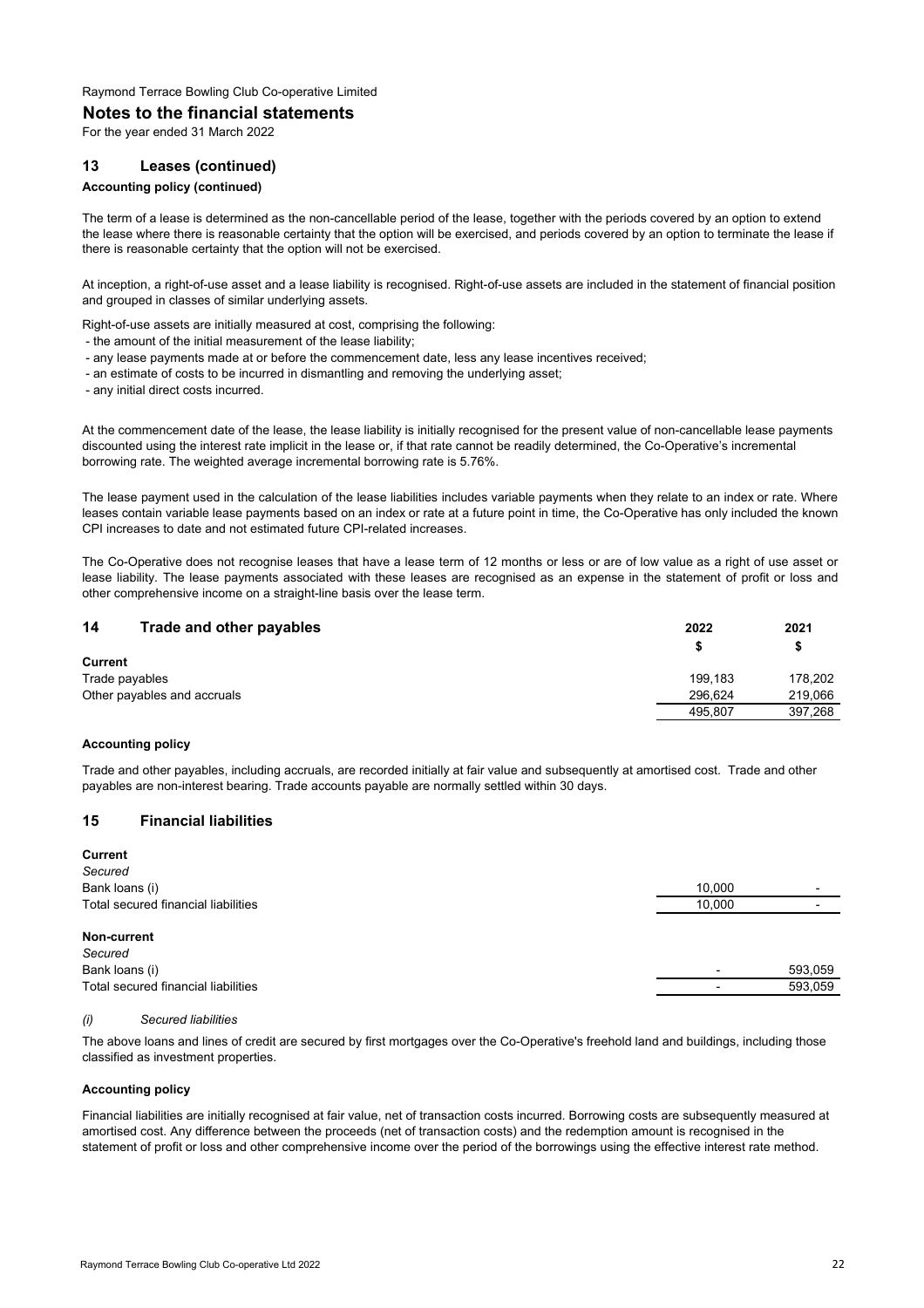# **Notes to the financial statements**

For the year ended 31 March 2022

| 16                               | <b>Provisions</b>          | 2022<br>\$ | 2021<br>\$ |
|----------------------------------|----------------------------|------------|------------|
| <b>Current</b>                   |                            |            |            |
| Employee entitlements (i) & (ii) | 311,728                    | 313,585    |            |
|                                  |                            | 311,728    | 313,585    |
|                                  |                            |            |            |
| Non-current                      |                            |            |            |
|                                  | Employee entitlements (ii) | 35.311     | 39,718     |
|                                  |                            | 35,311     | 39,718     |
|                                  |                            |            |            |

### **Accounting policy**

#### (i) *Annual leave*

Liabilities for annual leave expected to be settled within 12 months of the reporting date, are recognised in the provision for employee benefits in respect of employees' services up to the reporting date. They are measured at the amounts expected to be paid when the liabilities are settled. Any annual leave expected to be settled beyond 12 months of the reporting date is measured at the present value of expected future payments.

#### (ii) *Long service leave*

The liabilities for long service leave are not expected to be settled wholly within 12 months after the end of the period in which the employees render the related service. They are therefore recognised in the provision for employee benefits and measured as the present value of expected future payments to be made in respect of services provided by employees up to the end of the reporting period. Consideration is given to expected future wage levels and period of service. Discount rates of the Australian bond rates matching the estimated future cash outflows have been used.

# **17 Other liabilities**

#### **Current**

| Contract liabilities - membership revenue | 23.188 | 24.981                   |
|-------------------------------------------|--------|--------------------------|
| Other liabilities                         | 8.082  | $\overline{\phantom{a}}$ |
|                                           | 31.270 | 24,981                   |
|                                           |        |                          |
| Non-current                               |        |                          |
| Contract liabilities - membership revenue | 11.716 | 10,085                   |
|                                           | 11.716 | 10,085                   |

#### **Accounting policy**

Revenues received in advance are recorded as a contract liability if they are in relation to contracts with customers under AASB 15 and recognised as revenue when they are earned in future periods. Other revenue received in advance that is not covered by AASB 15 is recorded as other liabilities and is recognised as revenue when they are earned in future periods.

|    |                                   | Asset                    |                          |  |
|----|-----------------------------------|--------------------------|--------------------------|--|
| 18 | <b>Reserves</b>                   | revaluation              | Total                    |  |
|    |                                   |                          |                          |  |
|    | Balance at 1 April 2021           | 360.959                  | 360.959                  |  |
|    | Revaluation of land and buildings | $\overline{\phantom{a}}$ | $\overline{\phantom{0}}$ |  |
|    | Balance at 31 March 2022          | 360.959                  | 360.959                  |  |
|    |                                   |                          |                          |  |

#### (i) *Nature and purpose of reserves*

#### *Asset revaluation*

The asset revaluation reserve is used to record increments and decrements on the revaluation of land and buildings classified as part of property, plant and equipment which are measured at fair value. In the event of a sale of an asset, any balance in the reserve in relation to the asset is transferred to retained earnings.

### **19 Commitments**

| (i) | <b>Capital Commitments</b> |                          |        |
|-----|----------------------------|--------------------------|--------|
|     | Purchase of gaming chairs  | -                        | 34.818 |
|     |                            | $\overline{\phantom{0}}$ | 34.818 |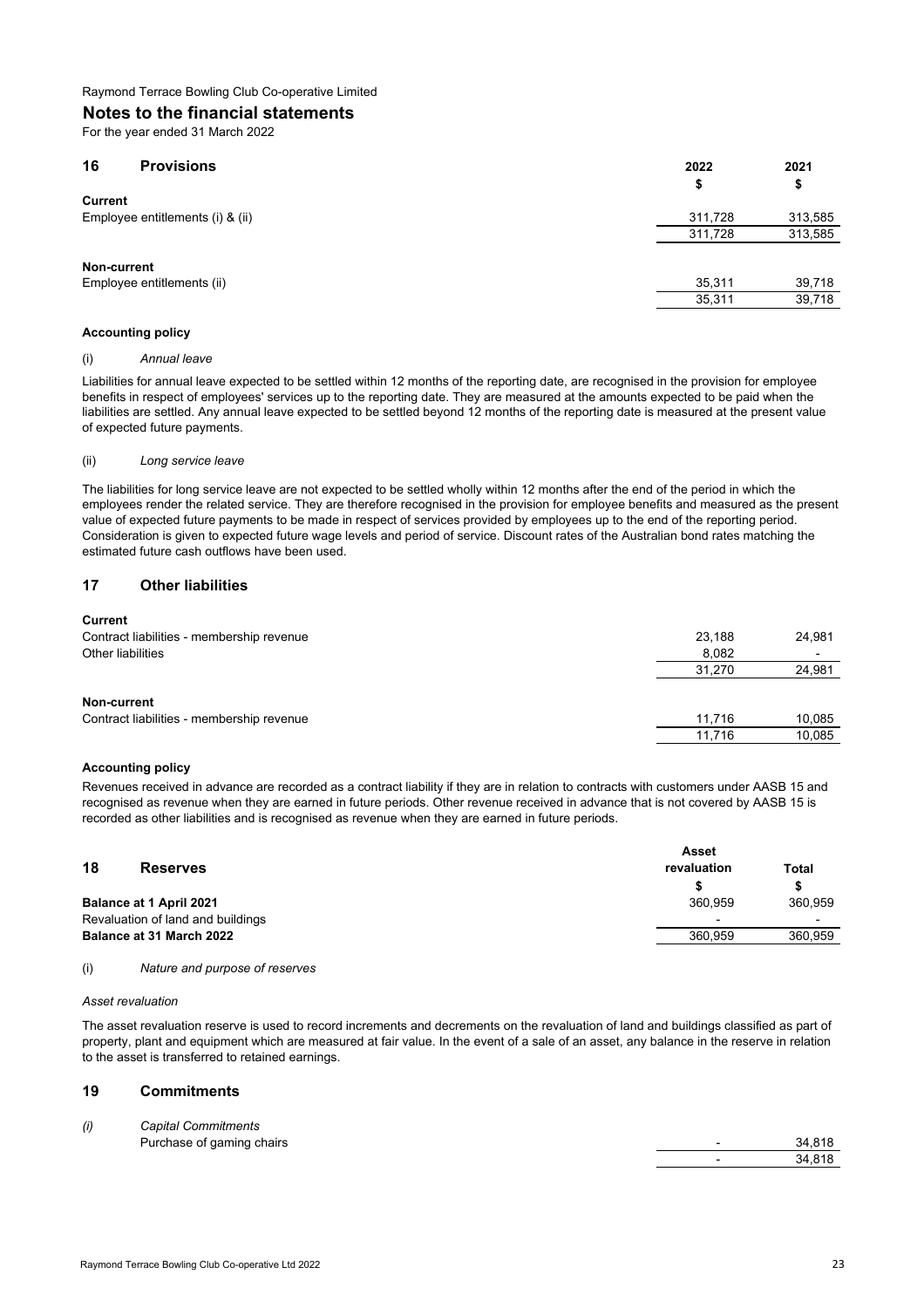### **Notes to the financial statements**

For the year ended 31 March 2022

| 20<br><b>Contingent liabilities</b>                                   | 2022    | 2021    |
|-----------------------------------------------------------------------|---------|---------|
| Bank quarantee substituting for a security deposit for TAB facilities | 5.000   | 5.000   |
| Overdraft facility unused at year end                                 | 100.000 | 110.000 |
|                                                                       |         |         |

### *Mortality Fund*

The Co-Operative conducts a mortality fund whereby each eligible member is entitled to have \$600 paid by the Co-Operative to his/her estate upon his/her death. No liability for this has been recognised in the financial statements, however at 31 March 2022 the Co-Operative's contingent commitment was \$35,400 (59 members). Payments to members are taken up as an expense in the year in which the payments are made.

At the date of this report any potential costs to settle the matter cannot be reliably quantified.

# **21 Related parties**

Transactions between related parties are on normal commercial terms and conditions, and are no more favourable than those available to other parties unless otherwise stated.

(a) *Key management personnel compensation*

Total key management personnel benefits 192,759 192,759 192,759 192,759 192,759 192,759

(b) *Transactions with other related parties*

The daughter of CEO J. Stokes is employed by the Co-Operative under normal award terms and conditions.

# **22 Critical accounting estimates and judgements**

Management is required to make judgements, estimates and assumptions about reported amounts of assets, liabilities, income and expenses that are not readily apparent from other sources. The estimates and associated assumptions are based on historical experience and various other factors that are believed to be reasonable under the circumstance, the results of which form the basis of making the judgements. Actual results may differ from these estimates.

Estimates and underlying assumptions are reviewed on an ongoing basis. Revisions to accounting estimates are recognised in the period in which the estimate is revised and future periods if the revision affects both current and future periods.

Judgements made by management that have significant effects on the financial statements and estimates with a significant risk of material adjustment in the next period are disclosed where applicable, in the relevant notes to the financial statements:

- Estimation of useful lives of non-current assets (*notes 10 and 12* ) - The useful life of property, plant and equipment and intangible asset is initially assessed at the date the asset is ready for use and reassessed at each reporting date based on the use of the assets and the period over which economic benefits will be derived from the asset. There is uncertainty in relation to the assessment of the life of the asset including factors such as the rate of wear and tear and technical obsolescence. The useful life of poker machine entitlements classified as an intangible asset has been assessed as indefinite. There is uncertainty in relation to this assumption as it is based on current legislation and conditions attached to the entitlements. The estimates and judgements involved may impact the carrying value of the non-current assets and the depreciation and amortisation charges recorded in the statement of profit or loss and other comprehensive income should they change.
- Estimated fair value of investment properties *(note 11* ) - the fair value of investment properties is estimated at each reporting date, based on independent assessments of the market value of the properties and the best available knowledge of current market prices. Estimation uncertainty exists and is related to the various assumptions used in determining the fair value.
- Estimated fair value of land and buildings *(note 10)* - The fair value of land and buildings is estimated at each reporting date, based on independent assessments of the market value of the property conducted at least every three years and other available knowledge of current market prices. Estimation uncertainty exists and is related to the various assumptions used in determining the fair value.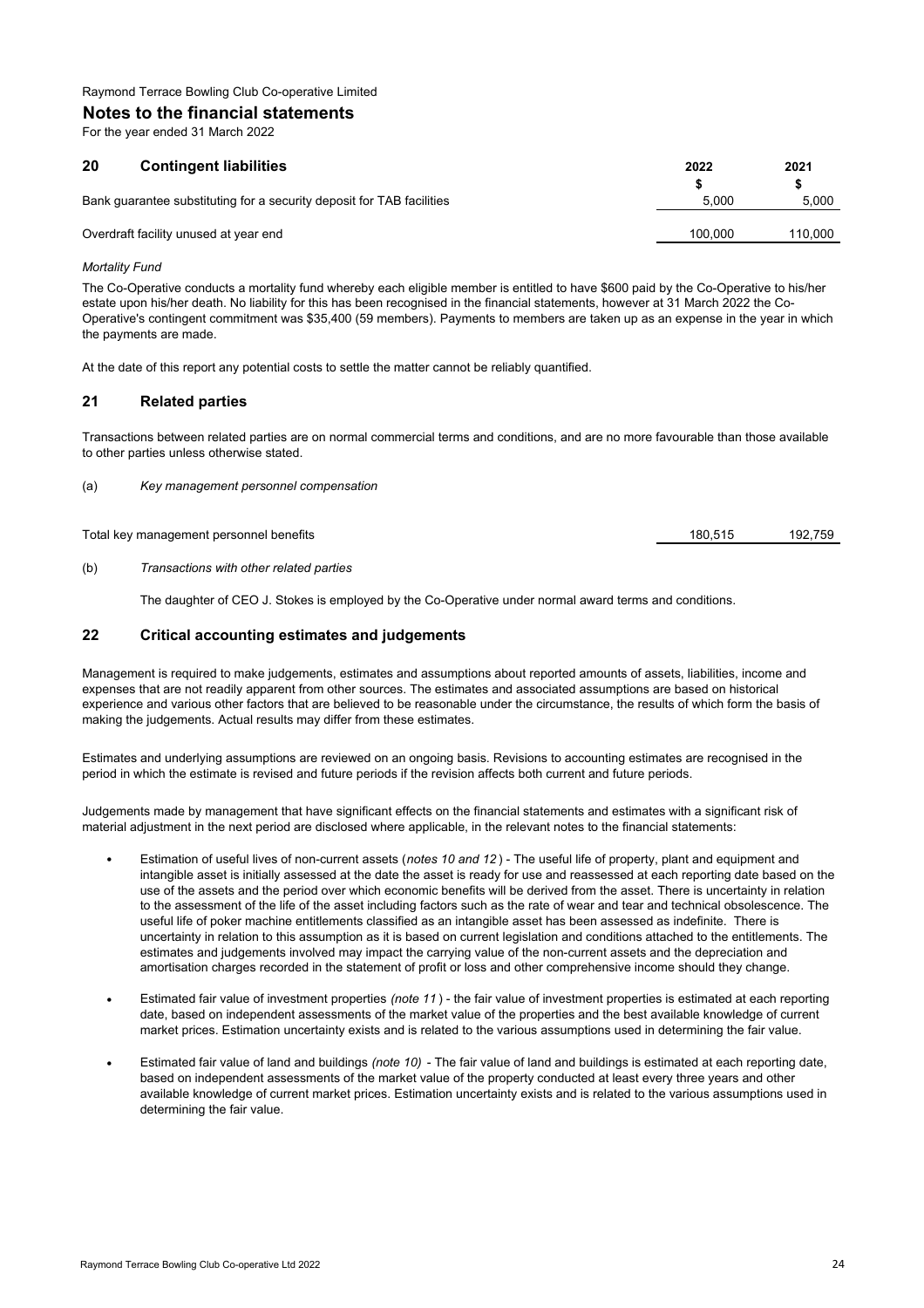# **Directors' declaration**

**In the Directors' opinion:**

- (a) the financial statements and notes set out on pages 11 to 24 are in accordance with the Co-operatives National Law (NSW) 2014, including:
	- (i) comply with Australian Accounting Standards - Reduced Disclosure Requirements, and the Co-operatives National Regulations (NSW) 2014.
	- (ii) giving a true and fair view of the Co-Operative's financial position as at 31 March 2022 and of its performance for the financial year ended on that date, and
- (b) there are reasonable grounds to believe that the Co-Operative will be able to pay its debts as and when they become due and payable.

This declaration is made in accordance with a resolution of the Directors.

B Gleeson - Chairman

S Evans - Vice Chairman

**Raymond Terrace 25 May 2022**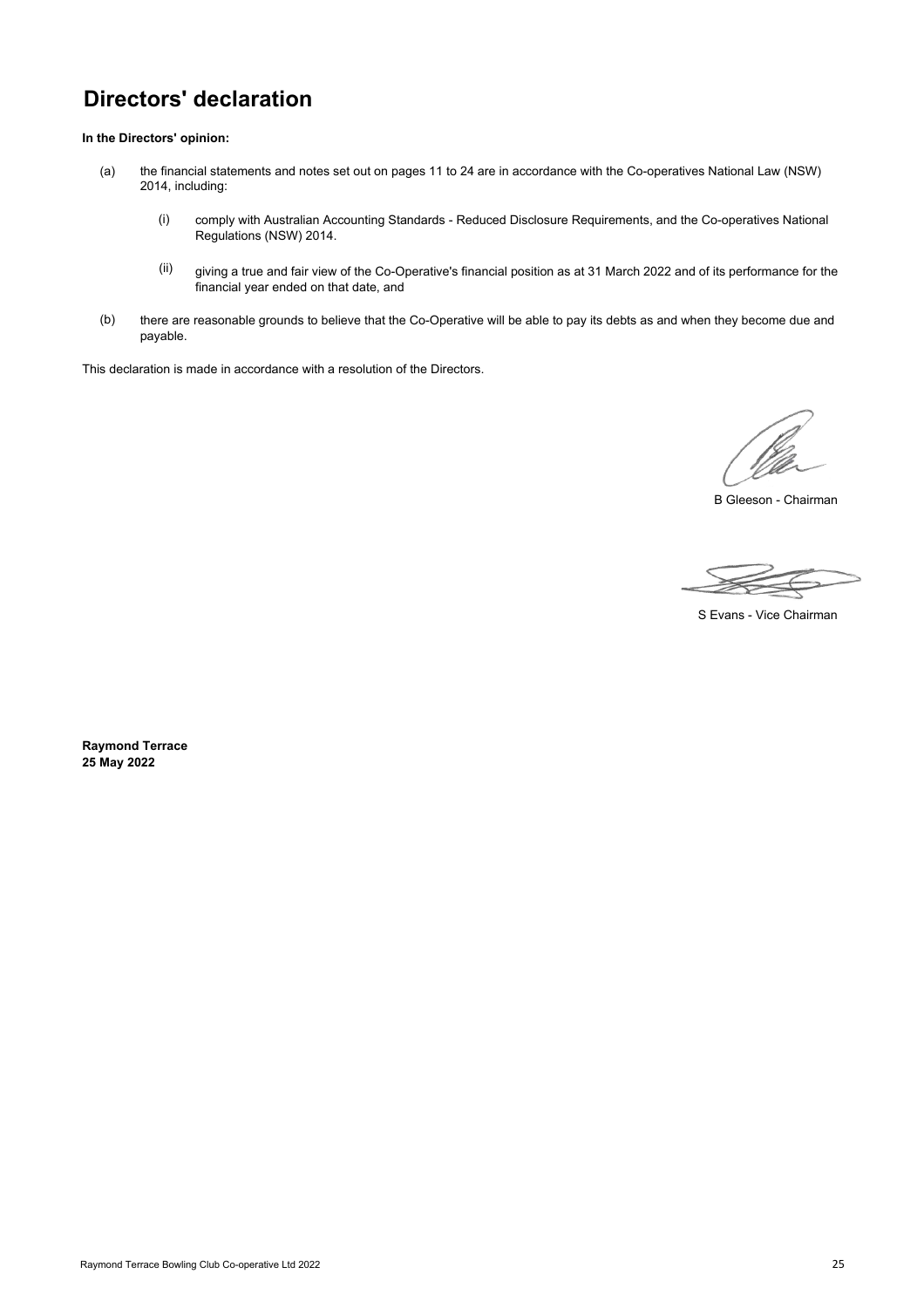

# **Independent auditor's report**

# **to the members of Raymond Terrace Bowling Club Co-operative Limited**

#### **Opinion**

We have audited the financial report of Raymond Terrace Bowling Club Co-operative Limited (the Co-Operative) which comprises the statement of financial position as at 31 March 2022, the statement of profit or loss and other comprehensive income, the statement of changes in equity and the statement of cash flows for the year then ended, notes to the financial statements, including a summary of significant accounting policies, and the Directors' declaration.

In our opinion, the accompanying financial report of the Co-Operative is in accordance with the Co-operatives National Law (NSW) 2014

- (i) giving a true and fair view of the Co-Operatives financial position as at 31 March 2022 and of its financial performance for the year then ended; and
- (ii) comply with Australian Accounting Standards - Reduced Disclosure Requirements, and the Co-operatives National Regulations (NSW) 2014.

#### **Basis for opinion**

We conducted our audit in accordance with Australian Auditing Standards. Our responsibilities under those standards are further described in the Auditor's responsibilities for the audit of the financial report section of our report. We are independent of the Co-Operative in accordance with the auditor independence requirements of the Co-operatives National Regulations (NSW) 2014 and the ethical requirements of the Accounting Professional and Ethical Standards Board's APES 110 Code of Ethics for Professional Accountants (the Code) that are relevant to our audit of the financial report in Australia. We have also fulfilled our other ethical responsibilities in accordance with the Code.

We believe that the audit evidence we have obtained is sufficient and appropriate to provide a basis for our audit opinion.

#### **Other information**

The Directors are responsible for the other information. The other information comprises the information included in the Co-Operative's annual report for the year ended 31 March 2022, but does not include the financial report and our auditor's report thereon. The other information provided at the date of this report comprises the Agenda, Chief Executive Officer Report and Donations Listing.

Our opinion on the financial report does not cover the other information and accordingly we do not express any form of assurance conclusion thereon.

In connection with our audit of the financial report, our responsibility is to read the other information and, in doing so, consider whether the other information is materially inconsistent with the financial report or our knowledge obtained in the audit or otherwise appears to be materially misstated.

If, based on the work we have performed, we conclude that there is a material misstatement of this other information, we are required to report that fact. We have nothing further to report in this regard.

#### **Responsibilities of the Directors for the financial report**

The Directors of the Co-Operative are responsible for the preparation of the financial report that gives a true and fair view in accordance with Australian Accounting Standards – Reduced Disclosure Requirements and the Co-operatives National Law (NSW) 2014 and for such internal control as the Directors determine is necessary to enable the preparation of the financial report that gives a true and fair view and is free from material misstatement, whether due to fraud or error.

In preparing the financial report, the Directors are responsible for assessing the Co-Operative's ability to continue as a going concern, disclosing, as applicable, matters related to going concern and using the going concern basis of accounting unless the Directors either intend to liquidate the Co-Operative or to cease operations, or have no realistic alternative but to do so.

Adelaide Brisbane Melbourne Newcastle Perth Sydney

Pitcher Partners is an association of independent firms. An independent company. ABN 53 001 876 320. Liability limited by a scheme approved under Professional Standards Legislation Pitcher Partners is a member of the global network of Baker Tilly International Limited, the members of which are separate and independent legal entities.



www.pitchernewcastle.com.au